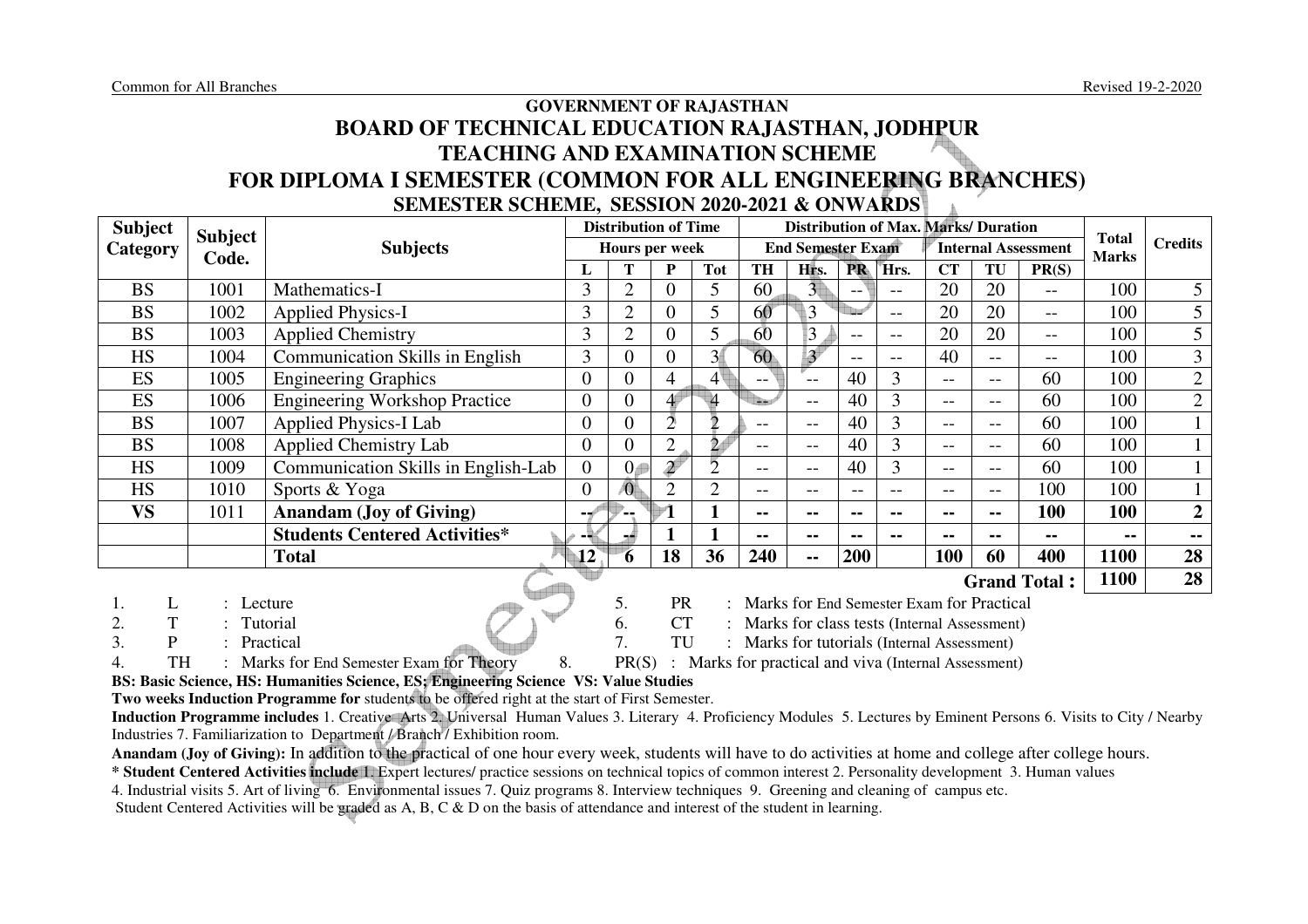| <b>MATHEMATICS-I</b> |  |
|----------------------|--|
|----------------------|--|

| Course Code       | 1001                 |
|-------------------|----------------------|
| Course Title      | Mathematics-I        |
| Number of Credits | $5(L-3,T-2,P-0)$     |
| Prerequisites     | None                 |
| Course Category   | <b>Basic Science</b> |

## **COURSE OBJECTIVES**

This course is designed to give a comprehensive coverage at an introductory level to the subject of Trigonometry, Differential Calculus, Complex Numbers and Basic elements of Algebra.

## **COURSE OUTCOMES**

By the end of the course,

- 1. The students are expected to acquire necessary background in Trigonometry to appreciate the importance of the geometric study as well as for the calculation and the mathematical analysis.
- 2. The students are expected to learn the ability to find the effects of changing conditions on a system.
- 3. The students are expected to learn that Complex numbers enter studies of physical phenomena in ways that most peoplecannot imagine.
- 4. The students are expected to learn that the partial fraction decomposition lies in the fact that it provides an algorithm forcomputing the anti-derivative of a rational function.
- 5. The students are expected to learn the basic concept of Differential Calculus and will be able to apply them in Engineering problems.

#### **COURSECONTENTS**

#### **1. TRIGONOMETRY**

- 1.1 Concept of angles, measurement of angles in degrees, grades and radiance and their conversions.
- 1.2 T-Ratios of Allied angles (without proof),Sum, difference formulae (without proof).
- 1.3 Applications of Sum and difference formulae
- 1.4 Product formulae (Transformation of product to sum, difference and vice versa).
- 1.5 T- Ratios of multiple angles (2A, 3A).
- 1.6 Graphs of sin x, cos x and tan x.

#### **2. DIFFERENTIAL CALCULUS**

- 2.1 Definition of function; Graphs of  $e^x$ , log x and  $|x|$ .
- 2.2 Concept of limits. standard limitslim<sub> $x \to a \frac{x^n a^n}{x a}$ </sub>  $\frac{n-a^n}{x-a}$ ,  $\lim_{x\to 0} \frac{\sin x}{x}$  $\frac{dx}{x}$ ,  $\lim_{x\to 0} \frac{a^x - 1}{x}$  $\frac{-1}{x}$  and  $\lim_{x \to 0} (1 + x)^{\frac{1}{x}}$
- 2.3 Differentiation of trigonometric functions.
- 2.4 Differentiation of inverse trigonometric functions.

#### **3. COMPLEX NUMBERS**

- 3.1 Definition, Real and imaginary parts of a Complex number.
- 3.2 Addition, Subtraction, Multiplication and Division of a complex number
- 3.3 Introduction of De-movier's theorem
- 3.4 Application of De-movier's theorem

#### **4. PARTIAL FRACTIONS**

- 4.1 Definition of polynomial fraction, Proper & improper fractions.
- 4.2 Definition of partial fractions.
- 4.3 To resolve proper fraction into partial fraction with denominator containing Non-repeated linear factors
- 4.4 To resolve proper fraction into partial fraction with denominator containing repeated linear factors.

## **5. PERMUTATIONS, COMBINATIONSANDBINOMIAL THEOREM**

- 5.1 Value of  ${}^{n}P_{r}$  and  ${}^{n}C_{r}$  and formula-based problems.
- 5.2 Problems based on General term.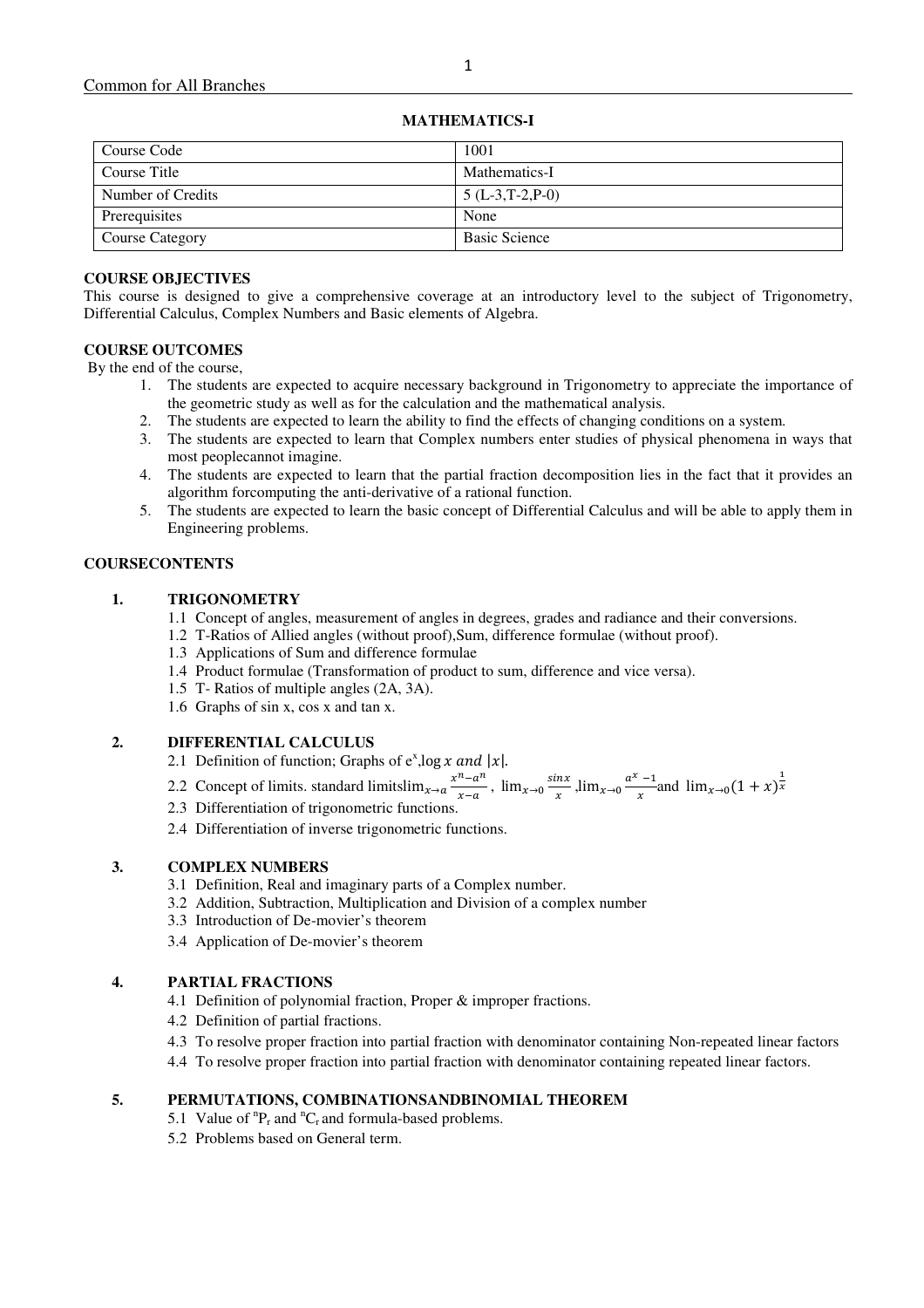#### **REFERENCES:**

- 
- 2. Applied Mathematics Dr. D.C. Gokhroo
- 3. Polytechnic Mathematics H. K. Dass
- 4. Text Book on Differential Calculus Chandrika Prasad
- 5. Text Book on Integral Calculus Chandrika Prasad
- 
- 
- 
- 
- VikasPublishing House.
- Delhi
- 1. Applied Mathematics Dr. D.KS. Rewar ,Dr. S. K. Sharma, O.P. Baheti
	-
	- -
	-
- 6. Differential Calculus M. Ray, S. S. Seth, & G. C. Sharma<br>7. Integral Calculus M. Ray, S. S. Seth, & G. C. Sharma
	-
- 7. Integral Calculus M. Ray, S. S. Seth, & G. C. Sharma<br>
8. Calculus and Analytic Geometry B.S. Grewal, Khanna Publishers, New Delhi, 4 8. Calculus and Analytic Geometry B.S. Grewal, Khanna Publishers, New Delhi, 40th Edition, 2007<br>9. Engineering Mathematics, Reena Garg, Khanna Publishing House, New Delhi(Revised Ed
	-
- 9. Engineering Mathematics, Reena Garg, Khanna Publishing House, New Delhi(Revised Ed.2018)<br>10. Engineering Mathematics V. Sundaram, R. Balasubramanian, K.A. Lakshminarayanan, V. Sundaram, R. Balasubramanian, K.A. Lakshminarayanan, , 6/e.,

11. Advanced Engineering Mathematics Reena Garg & Chandrika Prasad, , Khanna Publishing House, New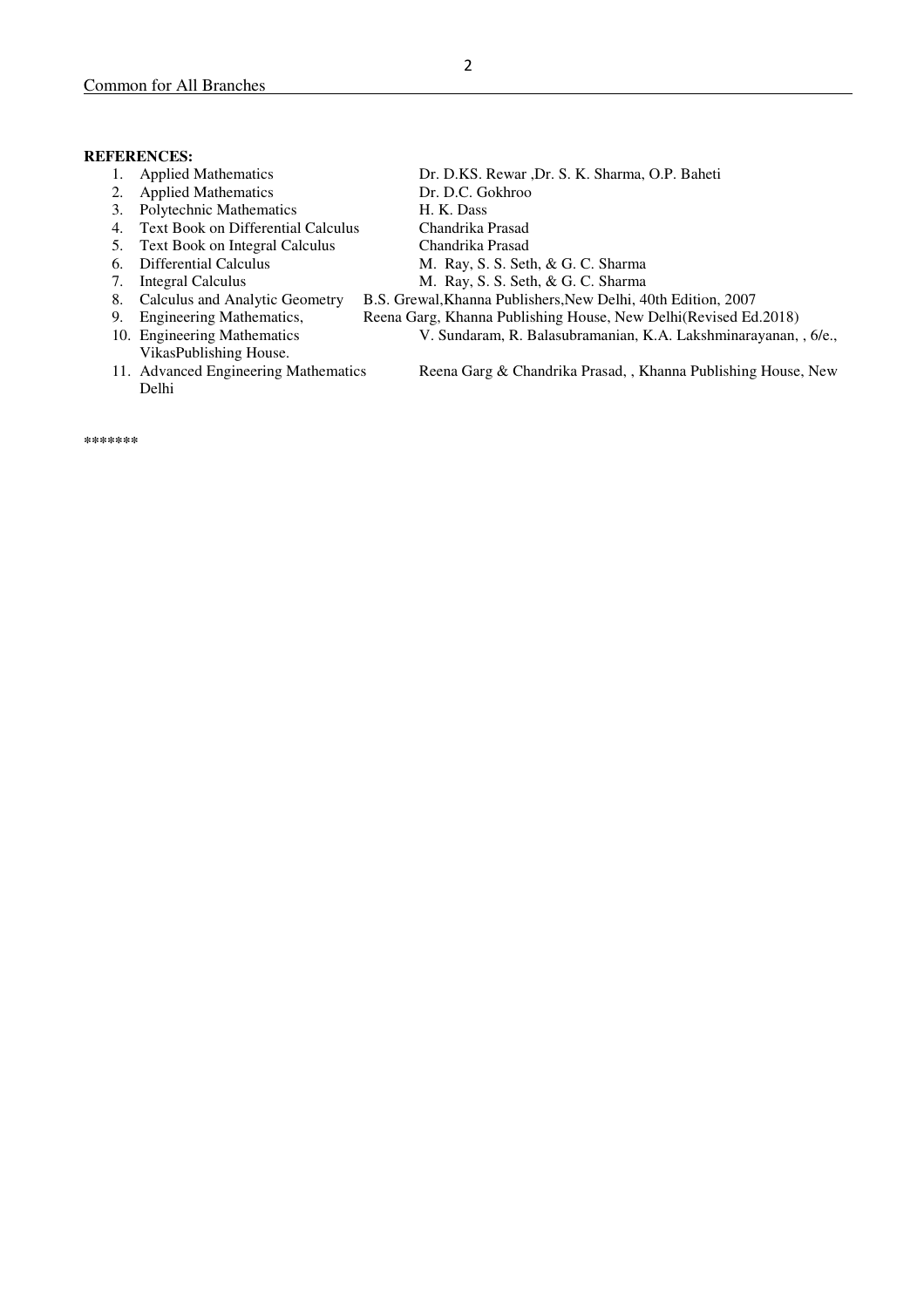| APPLIED PHYSICS-I      |                          |  |  |
|------------------------|--------------------------|--|--|
| Course Code            | 1002                     |  |  |
| Course Title           | <b>Applied Physics-I</b> |  |  |
| Number of Credits      | $5(L-3,T-2, P-0)$        |  |  |
| Prerequisites          | None                     |  |  |
| <b>Course Category</b> | <b>Basic Science</b>     |  |  |
|                        |                          |  |  |

 $\overline{\phantom{a}}$ 

## **COURSE OBJECTIVES**

Applied Physics includes the study of a large number of diverse topics all related to materials/things that exist in the world around us. It aims to give an understanding of this world both by observation and by prediction of the way in which such objects behave. Concrete use of physical principles and analysis in various fields of engineering and technology are given prominence in the course content. The course will help the diploma engineers to apply the basic concepts and principles to solve broad-based engineering problems and to understand different technology based applications.

## **COURSE OUTCOMES**

After undergoing this subject, the student will be able to:

- 1. Identify physical quantities, select their units for use in engineering solutions, and make measurements with accuracy by minimizing different types of errors.
- 2. Represent physical quantities as scalar and vectors and solve real life relevant problems.
- 3. Analyse type of motions and conservation of momentum principle to describe rocket propulsion, recoil of gun etc.
- 4. Define scientific work, energy and power and their units. Drive relationships for work, energy and power and solve related problems.
- 5. Describe forms of friction and methods to minimize friction between different surfaces.
- 6. State the principle of conservation of energy.
- 7. Compare and relate physical properties associated with linear motion and rotational motion and apply conservation of angular momentum principle to known problems.
- 8. Describe the phenomenon of surface tension, effects of temperature on surface tension and solve statics problems that involve surface tension related forces.
- 9. Describe the viscosity of liquids, coefficient of viscosity and the various factors affecting its value. Determine viscosity of an unknown fluid using Stokes' Law and the terminal velocity.
- 10. Define stress and strain. State Hooke's law and elastic limits, stress–strain diagram, determine the modulus of elasticity .
- 11. Illustrate the terms; heat and temperature, measure temperature in various processes on different scales (Celsius, Fahrenheit, and Kelvin etc.)
- 12. Distinguish between conduction, convection and radiation; identify different methods for reducing heat losses and mode of heat transfer between bodies at different temperatures.

#### **COURSE CONTENTS**

#### **1. PHYSICAL WORLD, UNITS AND MEASUREMENTS**

- 1.1 Physical quantities
	- 1.1.1 Fundamental and derived
	- 1.1.2 Dimensions and dimensional formulae of physical quantities
	- 1.1.3 Principle of homogeneity of dimensions
- 1.2 Measurements
	- 1.2.1 Measuring instruments, least count<br>1.2.2 Types of measurement (direct indirect)
	- Types of measurement (direct, indirect)
- 1.3 Errors in measurements (systematic and random)
	- 1.3.1 Absolute error
	- 1.3.2 Relative error
	- 1.3.3 Significant figures.

#### **2. FORCE WORK AND ENERGY**

- 2.1 Force, Momentum- Statement and derivation of conservation of linear momentum
- 2.2 Applications such as recoil of gun, rockets
- 2.3 Work Concept and units
	- 2.3.1 Examples of zero work, positive work and negative work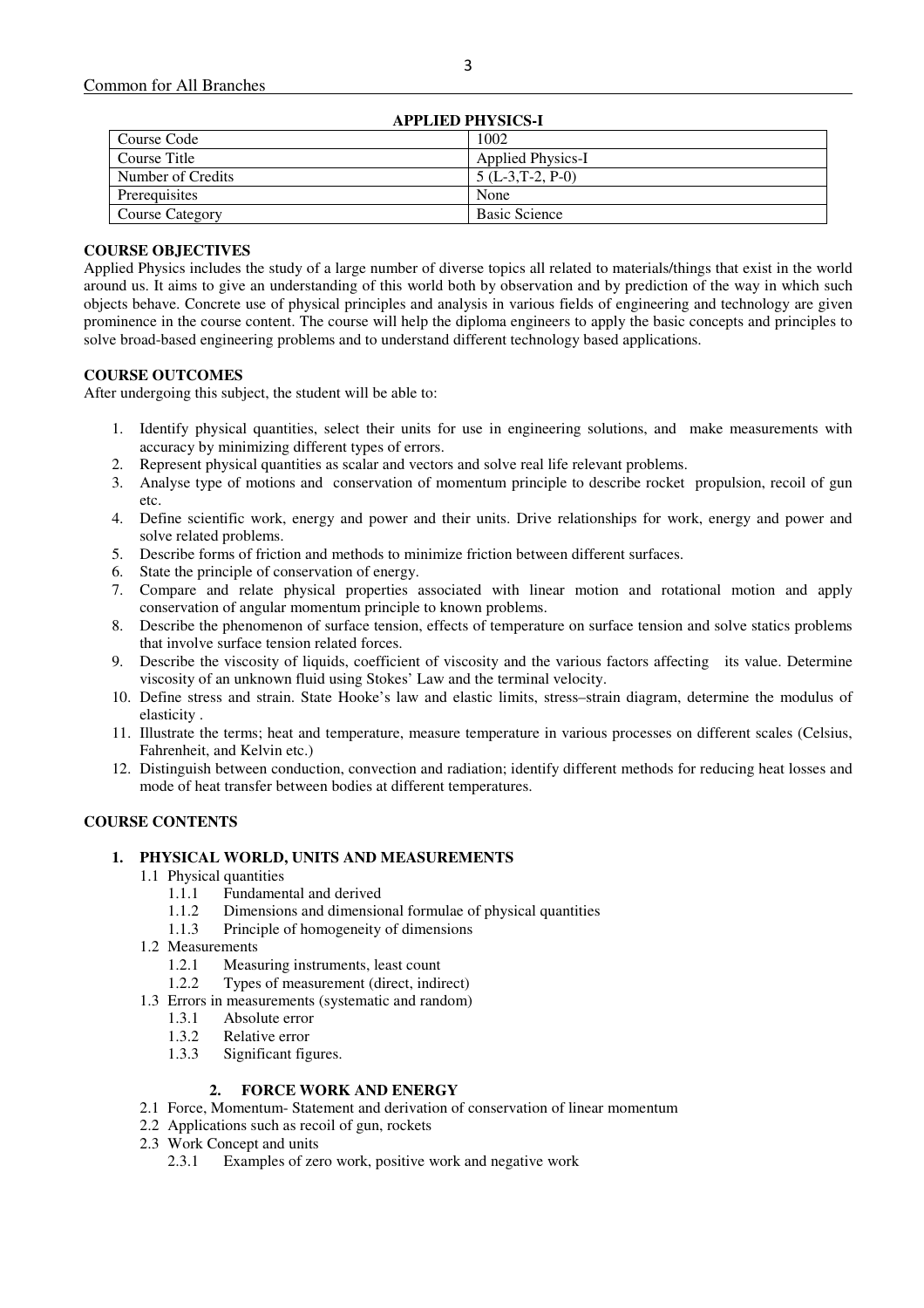- 2.4.1 Kinetic energy, Gravitational potential energy, and Mechanical energy
- 2.5 Conservation of mechanical energy for freely falling bodies
- 2.6 Power and its units
	- 2.6.1 Power and work relationship
	- 2.6.2 Calculation of power (numerical problems)

## **3. ROTATIONAL MOTION**

- 3.1 Circular motion
	- 3.1.1 Definition of angular displacement<br>3.1.2 Angular velocity, angular accelerat
	- 3.1.2 Angular velocity, angular acceleration, frequency and time period
- 3.2 Centripetal and Centrifugal forces with live examples

## **4. PROPERTIES OF MATTER**

- 4.1 Elasticity
	- 4.1.1 Definition of Stress and Strain
	- 4.1.2 Hooke's law and
- 4.2 Modulus of elasticity, Significance of stress-strain curve
- 4.3 Pressure<br> $431$ 
	- Definition, units
	- 4.3.2 Atmospheric pressure, gauge pressure, absolute Pressure
- 4.4 Surface tension
	- 4.4.1 Cohesive and adhesive forces
	- 4.4.2 Angle of contact
- 4.5 Applications of surface tension
- 4.6 Effect of temperature and impurity on surface tension

## **5. HEAT AND THERMOMETRY**

- 5.1 Concept of heat and temperature
- 5.2 Modes of heat transfer with examples (Conduction, Convection and Radiation)
- 5.3 Newton's law of cooling
- 5.4 Scales of temperature and their relationship
- 5.5 Types of Thermometer (Mercury, Platinum resistance thermometer, Pyrometer) and their uses

## **REFERENCES**

- 1. Text Book of Physics for Class XI& XII (Part-I, Part-II); N.C.E.R.T., Delhi
- 2. Applied Physics, Vol. I and Vol. II, TTTI Publications, Tata McGraw Hill, Delhi.
- 3. Concepts in Physics by HC Verma, Vol. I & II, Bharti Bhawan Ltd. New Delhi
- 4. Engineering Physics by PV Naik, Pearson Education Pvt. Ltd, New Delhi
- 5. 5 . Engineering Physics by DK Bhhatacharya&PoonamTandan; Oxford University Press, New Delhi.
- 6. Comprehensive Practical Physics, Vol, I & II, JN Jaiswal, Laxmi Publications (P) Ltd., New Delhi
- 7. Practical Physics by C. L. Arora, S. Chand Publication.
- 8. e-books/e-tools/ learning physics software/websites etc.
- 9. Engineering Physics by Gaur & Gupta.
- 10. Engineering Physics by S.L. Kakani& S. Kakani
- 11. Applied Physics Vol.-I by Hari Harlal, NITTTR
- 12. Applied Physics Vol.-II by Hari Harlal, NITTTR
- 13. A Text Book of Applied Physics by N.S. Kumar
- 14. Principles of Physics by Brijlal, Subhramanyam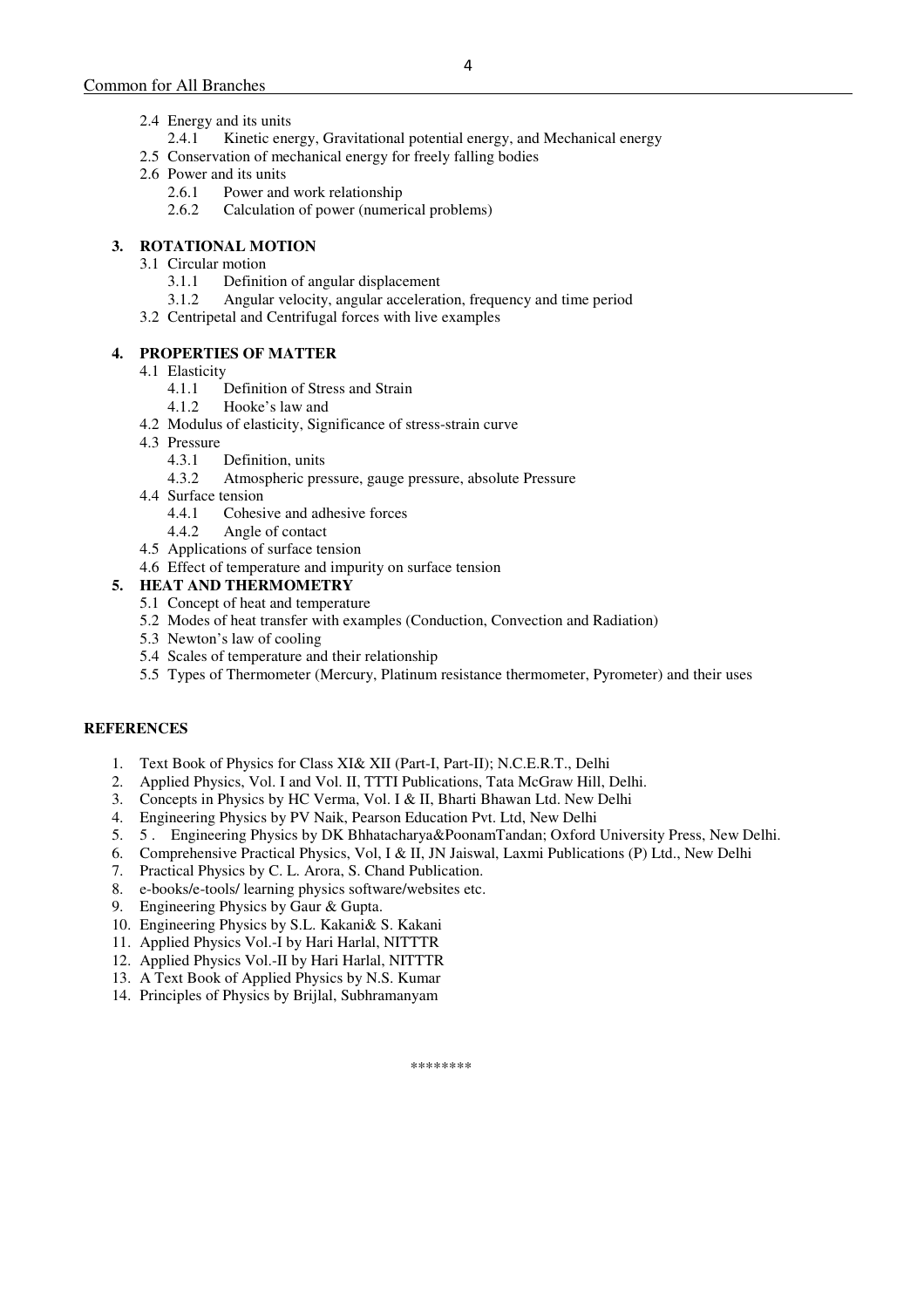| <b>APPLIED CHEMISTRY</b> |                          |  |  |
|--------------------------|--------------------------|--|--|
| Course Code              | <b>BS</b> 1003           |  |  |
| Course Title             | <b>Applied Chemistry</b> |  |  |
| Number of Credits        | $5(L-3,T-2, P-0)$        |  |  |
| Prerequisites            | None                     |  |  |
| Course Category          | <b>Basic Science</b>     |  |  |
|                          |                          |  |  |

## **APPLIED CHEMISTRY**

#### **COURSE OBJECTIVES**

There are numerous number materials are used in fabricating and manufacturing devices for the comfort of life. The selection, characterization and suitability assessment of natural raw materials essentially requires principles and concepts of Applied Chemistry for technicians. On successful completion of this course content will enable technicians to understand, ascertain and analyse and properties of natural raw materials require for producing economical and ecofriendly finished products.

- 1. Solve various engineering problems applying the basic knowledge of atomic structure and chemical bonding.
- 2. Use relevant water treatment method to solve domestic and industrial problems.
- 3. Solve the engineering problems using knowledge of engineering materials and properties.
- 4. Use relevant fuel and lubricants for domestic and industrial applications
- 5. Solve the engineering problems using concept of Electro chemistry and corrosion.

#### **COURSE OUTCOME**

At the end of the course student will be able to

- 1. Understand the classification and general properties of engineering materials such as metal, alloys, glasses,cement, refractory and composite materials using knowledge of chemical bonding.
- 2. Understand and assess the suitability of water source for domestic and industrial application, effluents and minimize water pollution.
- 3. Qualitatively analyze the engineering materials and understand their properties and applications.
- 4. Choose fuel and lubricants suitable for economical industrial processing to obtain eco-friendly finished products.
- 5. a) Ascertain construction, mechanism efficiency of electrochemical cells, solar cell fuel cells b) Understand corrosion and develop economical prevention techniques.

#### **COURSECONTENTS**

#### **1. Atomic Structure, Chemical Bonding and Solutions**:

- 1.1 Hydrogen spectrum explanation based on Bohr's model of atom
- 1.2 Heisenberg uncertainty principle
- 1.3 Quantum numbers Principal Quantum Numbers, azimuthal Quantum Numbers, Magnetic Quantum Numbers, Spin Quantum Numbers orbital concept with shape of orbitals
- 1.4 Aufbau rule, Electronic configuration.
- 1.5 Solution–idea of solute, solvent and solution, methods to express the concentration of solution- molarity (M = mole per litre), normality, molality, ppm, mass percentage, volume percentage, mole fraction and  $\mathbf{P}^\text{H}$ .

#### **2. WATER**

- 2.1 Classification of soft and hard water based on soap test
- 2.2 Problems caused by the use of hard water in boiler (scale and sludge, foaming and priming, corrosion etc)
- 2.3 Water softening techniques<br> $2.3.1$  Soda lime
	- 2.3.1 Soda lime process<br>2.3.2 Zeolite process
	- Zeolite process
- 2.4 Municipal water treatment (in brief only)
	- 2.4.1 Sedimentation
	- 2.4.2 Coagulation
	- 2.4.3 Filtration
	- 2.4.4 Sterilization.

## **3. ENGINEERING MATERIALS**

- 3.1 Natural occurrence of metals
	- 3.1.1 Minerals
		- 3.1.2 Ores of iron, aluminium and copper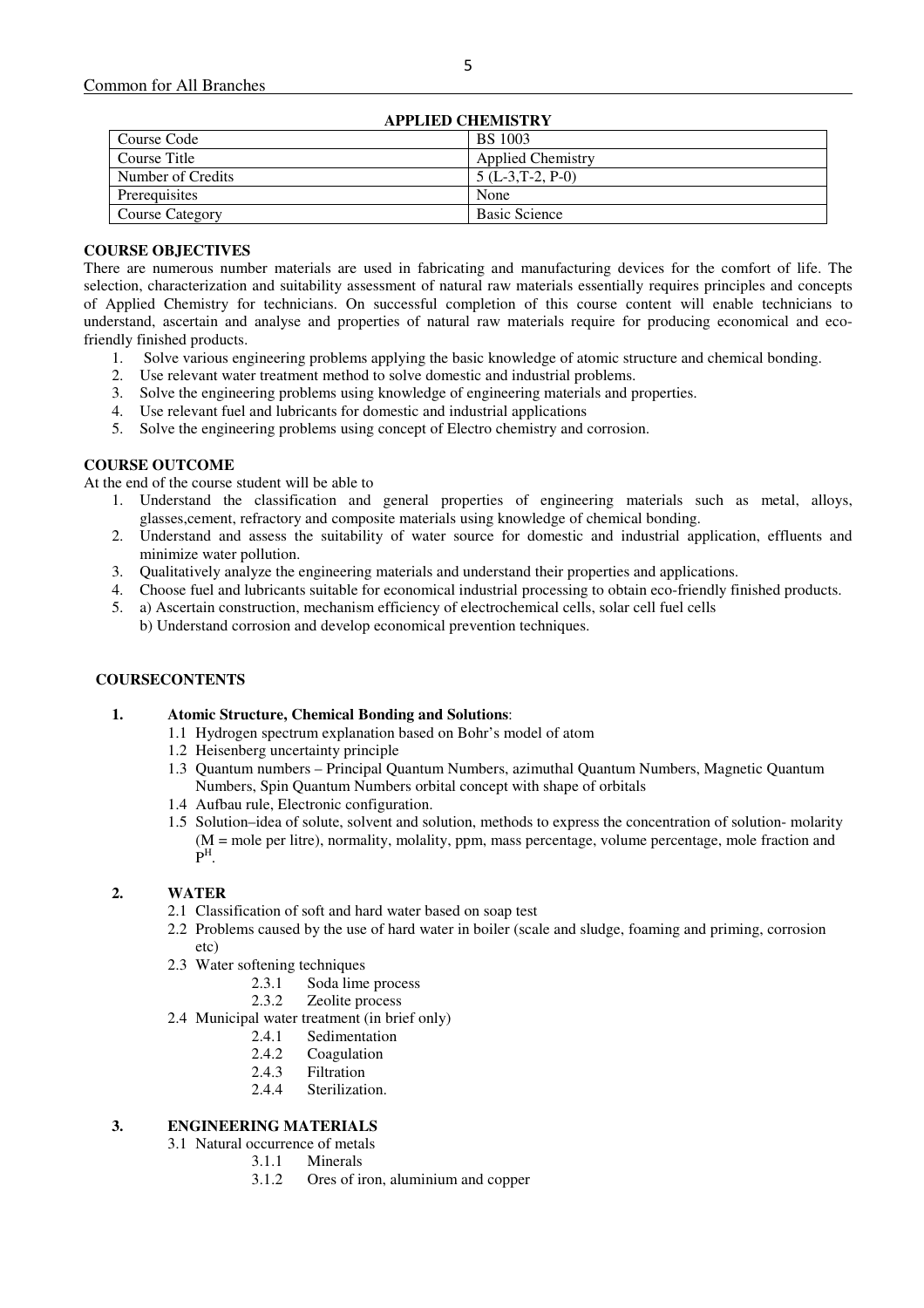- 3.1.3 Gangue (matrix)
- 3.1.4 Flux
- 3.1.5 Slag
- 3.1.6 Metallurgy brief account of general principles of metallurgy.
- 3.2 Portland cement and hardening
- 3.3 Glasses
- 3.4 Refractory
- 3.5 Rubber Natural Rubber, Vulcanization of rubber

## **4 CHEMISTRY OF FUELS AND LUBRICANTS**

- 4.1 Definition of fuel
	- 4.1.1 Combustion of fuel,
	- 4.1.2 Classification of fuels<br>4.1.3 Calorific values (HCV
	- Calorific values (HCV and LCV)
	- 4.1.4 Calculation of HCV and LCV using Dulong's formula
- 4.2 petrol and diesel fuel rating (octane and cetane numbers)
- 4.3 Chemical properties of lubricants
	- 4.3.1.1 Coke number,
	- 4.3.1.2 Total acid number
	- 4.3.1.3 Saponification value

## 5 **ELECTRO CHEMISTRY**

- 5.1 Faradays laws of electrolysis, Simple numerical problems.
- 5.2 Introduction to Corrosion of metals
	- 5.2.1 Definition
	- 5.2.2 Types of corrosion (chemical and electrochemical)
- 5.3  $H_2$  liberation and  $O_2$  absorption mechanism of electrochemical corrosion
- 5.4 Factors affecting rate of corrosion
- 5.5 Internal corrosion preventive measures –

# Purification

- Alloying Heat treatment
- 5.6 External corrosion preventive measures-

metal (anodic, cathodic) coatings

organic inhibitors.

#### **REFERENCES /SUGGESTED LEARNING RESOURCES:**

## **(a) Books:**

- 1. Text Book of Chemistry for Class XI& XII (Part-I, Part-II); N.C.E.R.T., Delhi, 2017-18.
- 2. Agarwal, & Shikha, Engineering Chemistry, Cambridge University Press; New Delhi, 2015.
- 3. C.N.R. Rao, Understanding Chemistry, Universities Press (India) Pvt. Ltd., 2011.
- 4. Dara, S. S. &Dr.S.S.Umare, Engineering Chemistry, S.Chand. Publication, New Delhi, 2015.
- 5. Jain & Jain, Engineering Chemistry, Dhanpat Rai and Sons; New Delhi, 2015.
- 6. Dr.Vairam, S., Engineering Chemistry, Wiley India Pvt. Ltd., New Delhi, 2013.
- 7. Dr. G.H. Hugar& Prof A.N. Pathak, Applied Chemistry Laboratory Practices, Vol. I and Vol. II, NITTTR, Chandigarh, Publications, 2013-14.
- **8.** Agnihotri, Rajesh, Chemistry for Engineers, Wiley India Pvt. Ltd., 20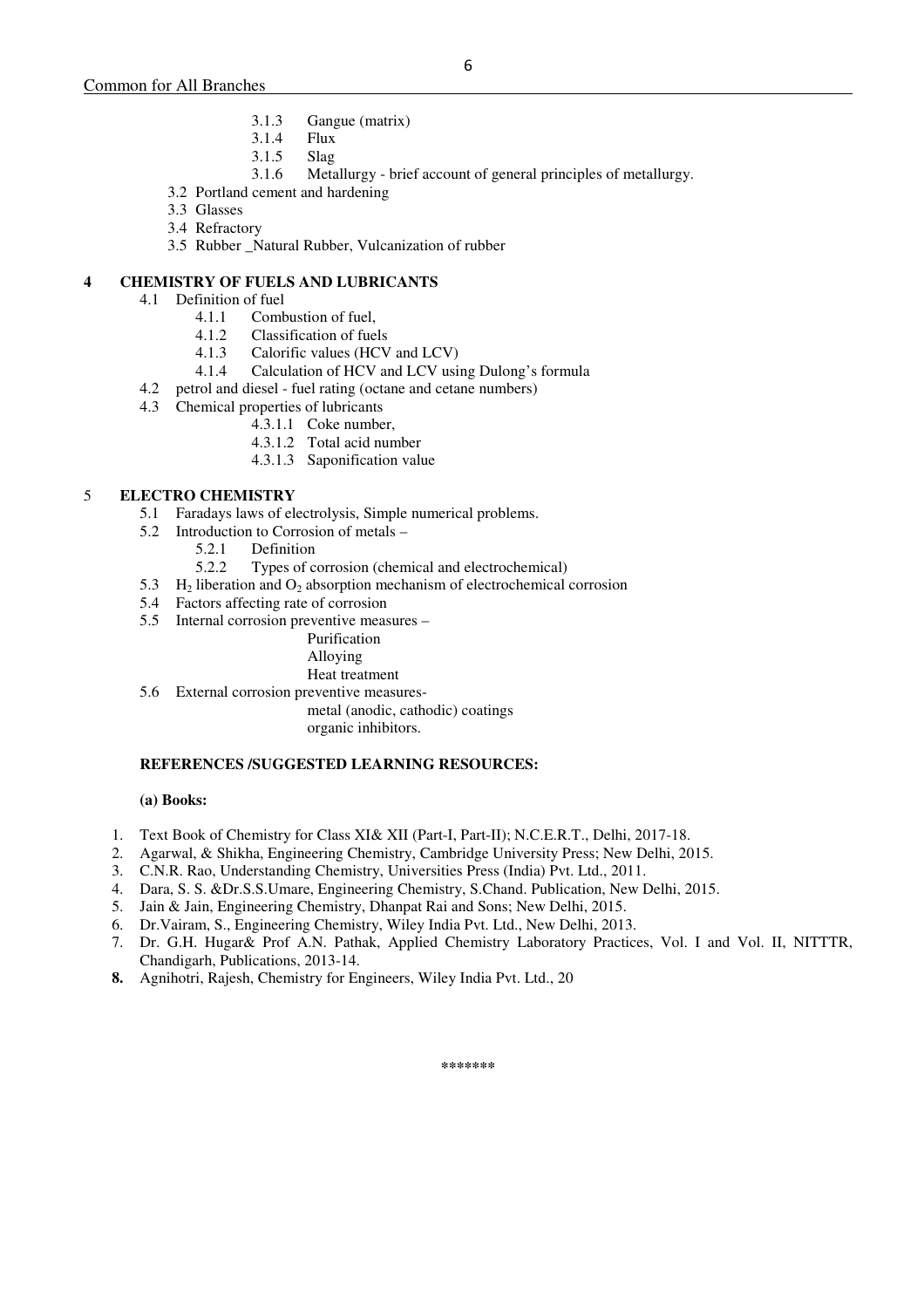|                        | <b>COMMUNICATION SKILLS IN ENGLISH</b> |
|------------------------|----------------------------------------|
| Course Code            | 1004                                   |
| Course Title           | Communication Skills in English        |
| Number of Credits      | $3(L-3,T-0, P-0)$                      |
| Prerequisites          | None                                   |
| <b>Course Category</b> | Humanities & Science                   |

## **COMMUNICATION SKILLS IN ENGLISH**

## **COURSE OBJECTIVES**

Communication skills play an important role in career development. This course aims at introducing basic concepts of communication skills with an emphasis on developing personality of the students. Thus, the main objectives of this course are:

- 1. To develop confidence in speaking English with correct pronunciation.
- 2. To develop communication skills of the students i.e. listening, speaking, reading and writing skills.
- 3. To introduce the need for personality development- focus will be on developing certain qualities which will aid students in handling personal and career challenges, leadership skills etc.

## **COURSE OUTCOMES**

At the end of this course, the participants will:

- 1. Develop basic speaking and writing skills including proper usage of language and vocabulary so that they can become highly confident and skilled speakers and writers.
- 2. Be informed of the latest trends in basic verbal activities such as presentations, facing interviews and other forms of oral communication.
- 3. Also develop skills of group presentation and communication in team.
- 4. Develop non-verbal communication such as proper use of body language and gestures.

## **COURSE CONTENTS**

## **1 COMMUNICATION THEORY AND PRACTICE**

- **1.1** Basics of Communication:
	- 1.1.1 Introduction
	- 1.1.2 Meaning and Definition
	- 1.1.3 Process of Communication
- 1.2 Types of Communication:
	- 1.2.1 Formal and Informal
	- 1.2.2 Verbal and Non-verbal
- 1.3 Art of Effective Communication
	- 1.3.1 Choosing Words
	- 1.3.2 Voice and Modulation
	- 1.3.3 Framing of questions and answers

## **2 SOFT SKILLS FOR PROFESSIONAL EXCELLENCE**

- **2.1** Introduction: Soft Skills and Hard Skills.
- 2.2 Applying Soft Skills across Cultures.

#### **3 READING COMPREHENSION**

Comprehension, vocabulary enhancement and grammar exercises based on reading of the following texts:

- 3.1 "The Blind Dog" (a story from Malgudi Days) by R.K. Narayan "The Gift of the Magi" (story) by O. Henry
- 3.2 "If" (poem) by Rudyard Kipling
	- "Where the Mind is Without Fear" (poem) by Rabindranath Tagore

#### **4 PROFESSIONAL WRITING**

- 4.1 Letters: Formal letters
- 4.2 Job Application with CV
- 4.3 Drafting E-mail and Notice

#### **5 VOCABULARY AND GRAMMAR**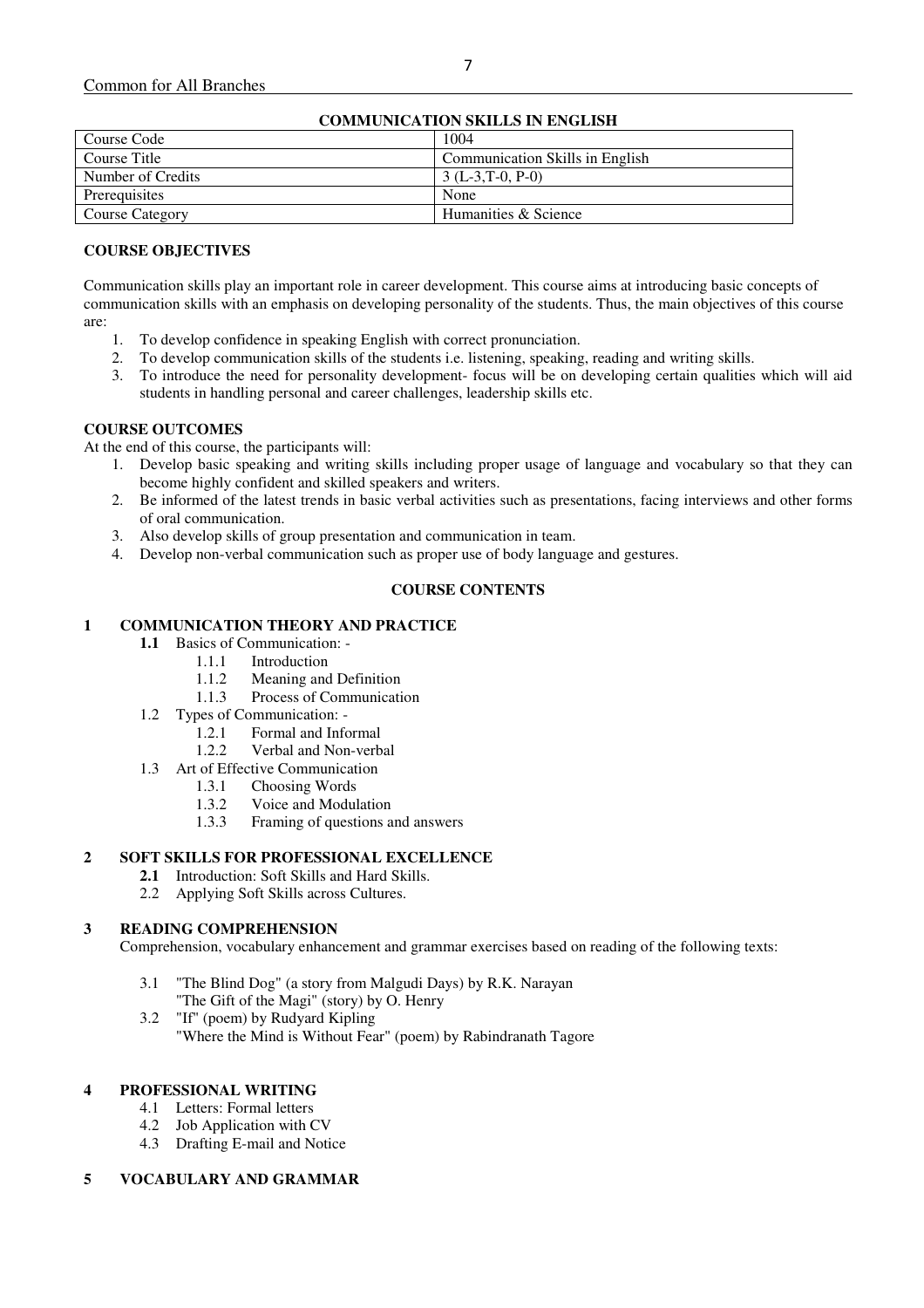- 5.2 Active and Passive Voice
- 5.3 Modals (may, might, can, could, would, should, ought to, will, shall, must)

#### **REFERENCES**

- 1. Lindley Murray. An English Grammar: Comprehending Principles and Rules. London: Wilson and Sons, 1908.
- 2. 2. Kulbhushan Kumar, Effective Communication Skills, Khanna Publishing House, New Delhi (Revised Edition 2018)
- 3. Margaret M. Maison. Examine your English. Orient Longman: New Delhi, 1964.
- 4. M. Ashraf Rizvi. Effective Technical Communication. Mc-Graw Hill: Delhi, 2002.
- 5. John Nielson. Effective Communication Skills. Xlibris, 2008.
- 6. Oxford Dictionary
- 7. Collin's English Dictionary
- 8. Roget's Thesaurus of English Words and Phrases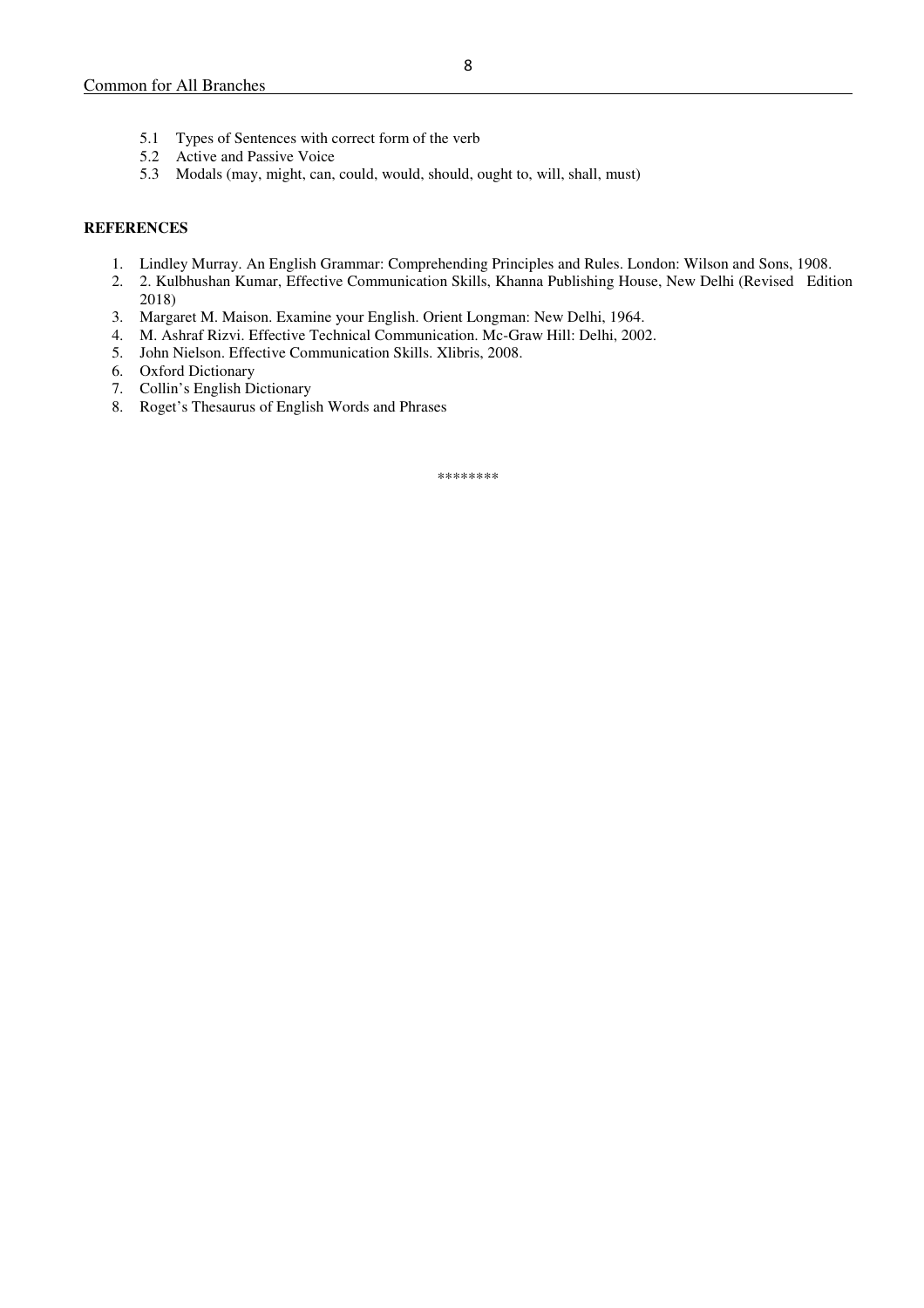## **ENGINEERING GRAPHICS**

| евченчения окан ню     |                             |  |  |  |
|------------------------|-----------------------------|--|--|--|
| Course Code            | 1005                        |  |  |  |
| Course Title           | <b>Engineering Graphics</b> |  |  |  |
| Number of Credits      | 2 $(L-0,T-0, P-4)$          |  |  |  |
| Prerequisites          | None                        |  |  |  |
| <b>Course Category</b> | <b>Engineering Science</b>  |  |  |  |

## **COURSE OBJECTIVES**

- **1.** To understand the language of graphics which is used to express ideas, convey instructions while carrying out engineering jobs.
- **2.** To develop drafting and sketching skills, to know the applications of drawing equipments, and get familiarize with Indian Standards related to engineering drawings.
- **3.** To develop skills to visualize actual object or a part of it, on the basis of drawings.
- **4.** To develop skills to translate ideas into sketches and to draw and read various engineering curves, projections and dimensioning styles.
- **5.** To understand the basic commands and develop basic skills related to computer aided drafting, of how to draw, modify, and edit basic shapes (2D), using AUTOCAD.

## **COURSE OUTCOMES**

- 1. Select and construct appropriate drawing scales, use drawing equipment's, and understand Indian Standards of engineering drawing
- 2. Draw views of given object and components
- 3. Sketch orthographic projections into isometric projections and vice versa.
- 4. Apply computer aided drafting tools to create 2D engineering drawings

#### **COURSECONTENTS**

#### **1 BASIC ELEMENTS OF DRAWING**

- 1.1 Drawing Instruments and supporting materials: method to use them with applications.
- 1.2 Convention of lines and their applications.
- 1.3 Representative Fractions reduced, enlarged and full size scales
- 1.4 Engineering Scales such as plain and diagonal scale.
- 1.5 Dimensioning techniques as per SP-46:2003.
- 1.6 Geometrical and Tangency constructions. (Redraw the figure)

#### **2 ORTHOGRAPHIC PROJECTIONS**

- 2.1 Introduction of projections-orthographic, perspective, isometric and oblique
	- 2.1.1 Concept and applications. (No question to be asked in examination).
- 2.2 Introduction to orthographic projection
	- 2.2.1 First angle and Third angle method, their symbols.
- 2.3 Conversion of pictorial view into Orthographic Views
	- 2.3.1 object containing plain surfaces,
		- 2.3.2 Slanting surfaces,<br>2.3.3 Slots,
	- Slots,
	- 2.3.4 Ribs,
	- 2.3.5 Cylindrical surfaces. (Use First Angle Projection method only)

## **3 ISOMETRIC PROJECTIONS**

- 3.1 Introduction to isometric projections.
- 3.2 Isometric scale and Natural scale.
- 3.3 Isometric view and isometric projection.
- 3.4 Illustrative problems related to objects containing lines, circles and arcs shape only.

## **4 FREE HAND SKETCHES OF ENGINEERING ELEMENTS**

- 4.1 Free hand sketches of machine elements:
	- 4.1.1 Thread profiles
		- 4.1.2 Nuts
	- 4.1.3 Bolts
	- 4.1.4 Studs
	- 4.1.5 Set screws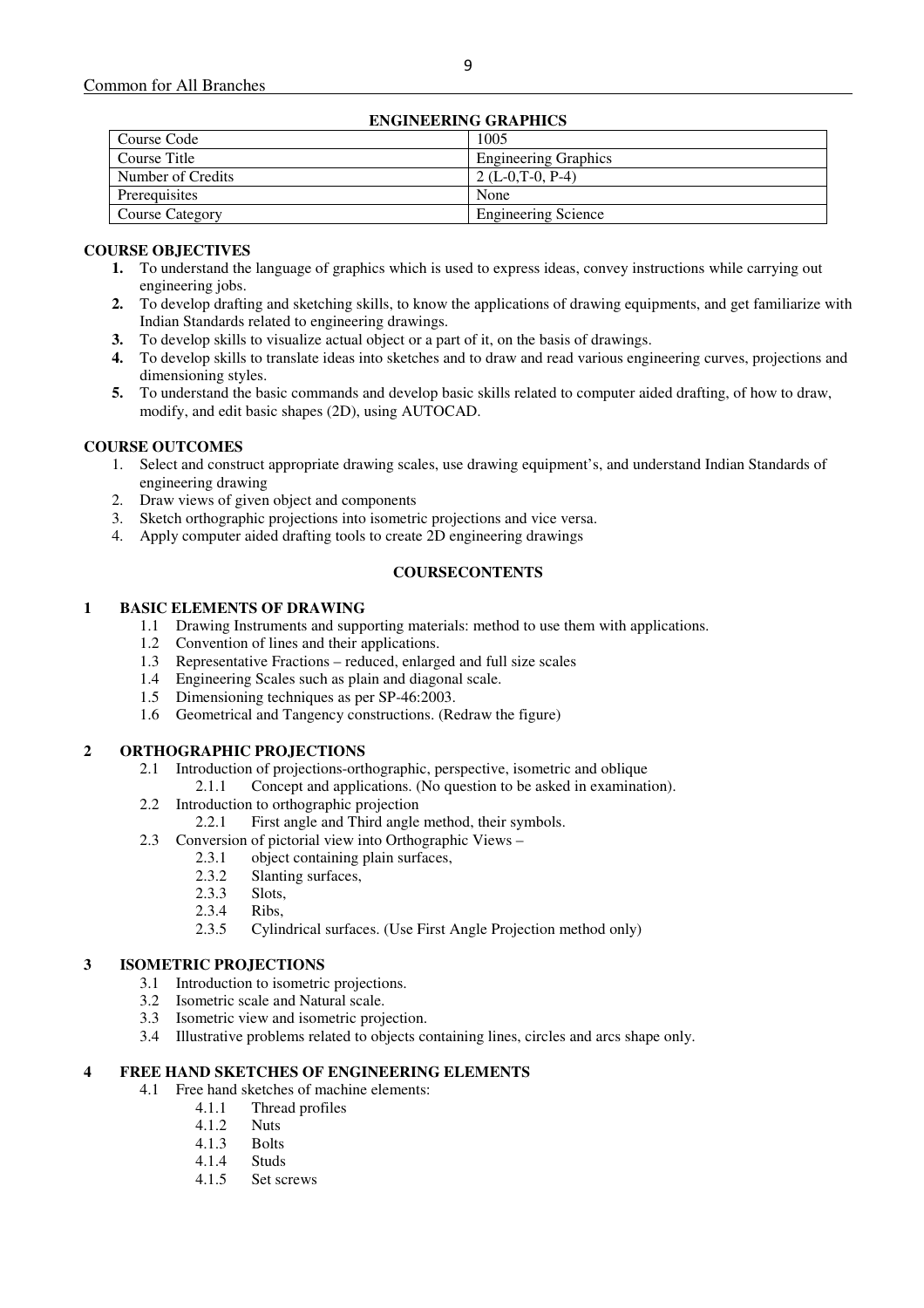- 4.1.6 Washer
- 4.1.7 Locking arrangements
- 4.2 Free hand sketches of orthographic view (on squared graph paper)
- 4.3 Free hand sketches of isometric view (on isometric grid paper)

## **5 COMPUTER AIDED DRAFTING INTERFACE**

- 5.1 Computer Aided Drafting<br>5.1.1 Concent
	- 5.1.1 Concept<br>5.1.2 Hardwar
	- 5.1.2 Hardware and various CAD software available<br>5.1.3 System requirements and Understanding the int
	- System requirements and Understanding the interface
- 5.2 Components of AutoCAD software window:
	- 5.2.1 Title bar
		- 5.2.2 Standard tool bar<br>5.2.3 Menu bar
		- 5.2.3 Menu bar
		- 5.2.4 Object properties tool bar<br>5.2.5 Draw tool bar
		- 5.2.5 Draw tool bar<br>5.2.6 Modify tool ba
		- 5.2.6 Modify tool bar
		- 5.2.7 Cursor cross hair
		- 5.2.8 Command window<br>5.2.9 Status bar
		- Status bar
		- 5.2.10 drawing area
		- 5.2.11 UCS icon
- 5.3 File features:-
	- 5.3.1 New file
	- 5.3.2 Saving the file
	- 5.3.3 Opening an existing drawing file
	- 5.3.4 Creating templates
	- 5.3.5 Quit
- 5.4 Setting up new drawing:-
	- 5.4.1 Units
	- 5.4.2 Limits
	- 5.4.3 Grid
	- 5.4.4 Snap
	- 5.4.5 Undoing and redoing action.

## 6 **COMPUTER AIDED DRAFTING**

- 6.1 Draw basic entities like Line, Circle, Arc, Polygon, Ellipse, Rectangle, Multiline, PolyLine
- Method of specifying points: Absolute coordinates, Relative Cartesian and Polar coordinates.
- 6.3 Modify and edit commands like trim, extend, delete, copy, offset, array, block, layers.
- 6.4 Dimensioning: Linear, Horizontal Vertical, Aligned, Rotated, Baseline, Continuous, Diameter, Radius, Angular Dimensions
- 6.5 Dim scale variable.
- 6.6 Editing dimensions.<br>6.7 Text: Single line Text
- Text: Single line Text, Multiline text.
- 6.8 Standard sizes of sheet.
- 6.9 Selecting various plotting parameters such as Paper size, paper units, Drawing orientation, plot scale, plot offset, plot area, print preview.

| S.                          | <b>Practical Exercises</b>                                                                | Unit | Appr       |
|-----------------------------|-------------------------------------------------------------------------------------------|------|------------|
| No.                         |                                                                                           | No.  | OX.        |
|                             |                                                                                           |      | <b>Hrs</b> |
|                             | Draw horizontal, Vertical, 30 degree, 45 degree, 60 and 75 degrees lines, different types |      | 02         |
|                             | of lines, dimensioning styles using set squares and drafter.                              |      |            |
| $\mathcal{D}_{\mathcal{L}}$ | Write Single stroke alphabets and numerical (vertical only)                               |      | 02         |
| 3                           | Draw regular polygons and conic sections.                                                 |      | 02         |
| $\overline{4}$              | Draw cycloid, involute and Archemedian spiral.                                            |      | 02         |
| 5                           | Draw a problem on orthographic projections using first angle method of projection         | П    | 02         |
|                             | having plain surfaces and slanting.                                                       |      |            |
| 6                           | Draw two problems on orthographic projections using first angle method of projection      |      | 04         |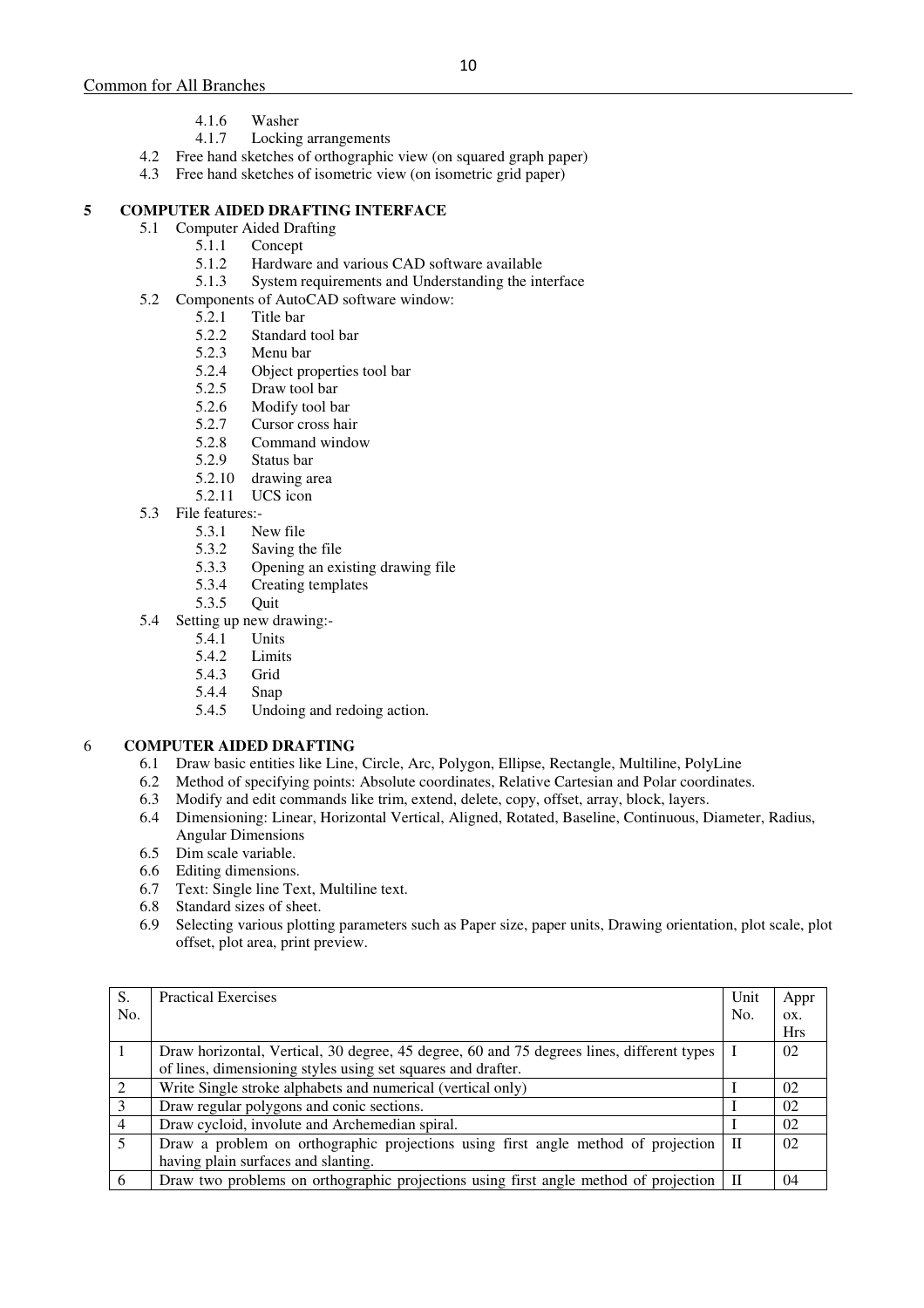|                 | having slanting surfaces with slots.                                                   |              |    |
|-----------------|----------------------------------------------------------------------------------------|--------------|----|
| $7\phantom{.0}$ | Draw two problems on orthographic projections using first angle method of projection   | $\mathbf{H}$ | 04 |
|                 | having cylindrical surfaces, ribs.                                                     |              |    |
| 8               | Draw two problems on Isometric view of simple objects having plain and slanting        | Ш            | 02 |
|                 | surface by using natural scale.                                                        |              |    |
| 9               | Draw two problems on Isometric projection of simple objects having cylindrical surface | Ш            | 04 |
|                 | by using isometric scale.                                                              |              |    |
| 10              | Draw free hand sketches/ conventional representation of machine elements such as       | IV           | 02 |
|                 | thread profiles, nuts, bolts, studs, set screws, washers, Locking arrangements.        |              |    |
| 11              | Draw basic 2D entities like: Rectangle, Rhombus, Polygon using AutoCAD                 | VI           | 02 |
| 12              | Draw basic 2D entities like: Circles, Arcs, circular using AutoCAD                     | VI           | 02 |
| 13              | Draw basic 2D entities like: Circular and rectangular array using AutoCAD              | VI           | 02 |
| 14              | Draw blocks of 2D entities comprises of Rectangle, Rhombus, Polygon, Circles, Arcs,    | VI           | 04 |
|                 | circular and rectangular array, blocks using AutoCAD                                   |              |    |
| 15              | Draw basic branch specific components in 2D using AutoCAD                              | VI           | 04 |
| 16              | Draw complex branch specific components in 2D using AutoCAD                            | VI           | 04 |
|                 | Total                                                                                  |              | 44 |

#### **SUGGESTED LEARNING RESOURCES**

- 1. Bureau of Indian Standards. Engineering Drawing Practice for Schools and Colleges IS: Sp-46. BIS. Government of India, Third Reprint, October 1998; ISBN: 81-7061-091-2.
- 2. Bhatt, N. D. Engineering Drawing. Charotar Publishing House, Anand, Gujrat 2010; ISBN: 978-93- 80358-17-8.
- 3. Jain & Gautam, Engineering Graphics & Design, Khanna Publishing House, New Delhi (ISBN: 978- 93-86173- 478)
- 4. Jolhe, D. A. Engineering Drawing. Tata McGraw Hill Edu. New Delhi, 2010; ISBN: 978-0-07- 064837-1
- 5. Dhawan, R. K. Engineering Drawing. S. Chand and Company, New Delhi; ISBN: 81-219-1431-0.
- 6. Shah, P. J. Engineering Drawing. S. Chand and Company, New Delhi, 2008, ISBN:81-219-2964-4.
- 7. Kulkarni, D. M.; Rastogi, A. P.; Sarkar, A. K. Engineering Graphics with AutoCAD. PHI Learning Private Limited-New Delhi (2010); ISBN: 978-8120337831.
- 8. 8.Jeyapoovan, T. Essentials of Engineering Drawing and Graphics using AutoCAD. Vikas Publishing HousePvt. Ltd, Noida, 2011; ISBN: 978-8125953005.
- 9. Autodesk. AutoCAD User Guide. Autodesk Press, USA, 2015. 10. Sham, Tickoo. AutoCAD 2016 for Engineers and Designers. Dreamtech Press; Galgotia Publication, New Delhi, 2015; ISBN 978-9351199113.
- 10. Gill P.S., Machine Drawing, SK Kataria& Sons, New Delhi
- 11. Laxminarayan & Mathur M.L., A text book of Machine Drawing , Jain Brother, New Delhi
- 12. Goyal B. K., Engineering Drawing (Hindi), Asian Publishers, Muzaffarnagar

#### Software/LearninG Websites

- 1. https://www.youtube.com/watch?v=TJ4jGyD-WCw
- 2. https://www.youtube.com/watch?v=dmt6\_n7Sgcg
- 3. https://www.youtube.com/watch?v=\_MQScnLXL0M
- 4. https://www.youtube.com/watch?v=3WXPanCq9LI
- 5. https://www.youtube.com/watch?v=fvjk7PlxAuo
- 6. http://www.me.umn.edu/coursesme2011/handouts/engg%20graphics.pdf
- 7. https://www.machinedesignonline.com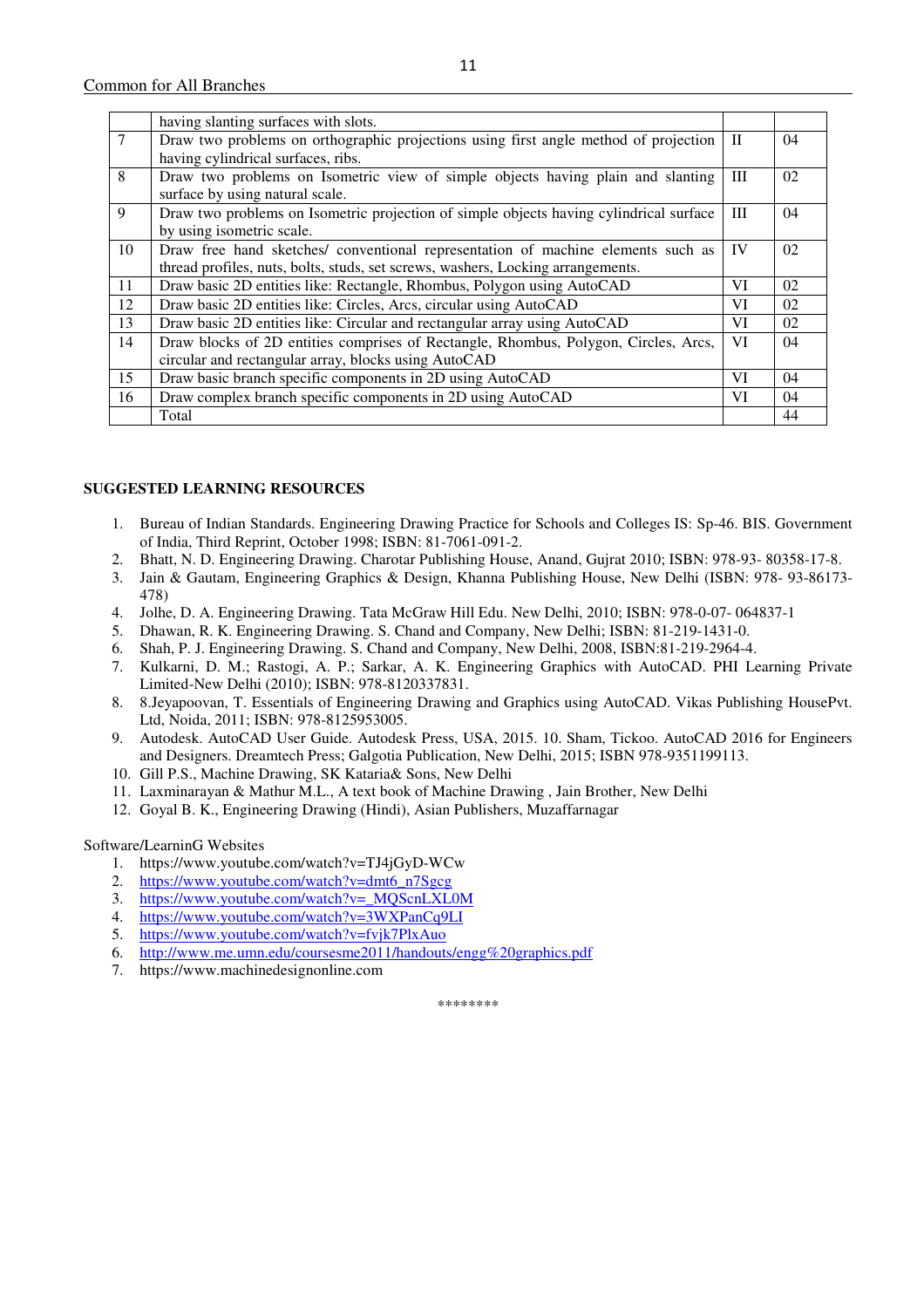## **ENGINEERING WORKSHOP PRACTICE**

| евопедино волюцог гластер |                                      |  |  |  |  |
|---------------------------|--------------------------------------|--|--|--|--|
| Course Code               | 1006                                 |  |  |  |  |
| Course Title              | <b>Engineering Workshop Practice</b> |  |  |  |  |
| Number of Credits         | $2(L-0.T-0.P-4)$                     |  |  |  |  |
| Prerequisites             | None                                 |  |  |  |  |
| Course Category           | <b>Engineering Science</b>           |  |  |  |  |

## **COURSE OBJECTIVES**

- 1. To understand basic engineering processes for manufacturing and assembly.
- 2. To understand, identify, select and use various marking, measuring, and holding, striking and cutting tools and equipments.
- 3. To understand and interpret job drawings, produce jobs, and inspect the job for specified dimensions.
- 4. To understand, operate, control different machines and equipment's adopting safety practices

## **COURSE OUTCOMES**

At the end of the course, the student will be able to:

- 1. Acquire skills in basic engineering practice to identify, select and use various marking, measuring, and holding, striking and cutting tools & equipment's and machines
- 2. Understand job drawing and complete jobs as per specifications in allotted time
- 3. Inspect the job for the desired dimensions and shape
- 4. Operate, control different machines and equipment's adopting safety practices

#### **Details of Practical Contents**

## 1.1 **CARPENTRY**

- 1.2 Demonstration of different wood working tools / machines.
- 1.3 Demonstration of different wood working processes, like plaining, marking, chiseling, grooving, turning of wood etc.
- 1.4 One simple job involving any one joint like mortise and tenon, dovetail, bridle and half lap.

## **2. FITTING**

- 2.1 Demonstration of different fitting tools and drilling machines and power tools
- 2.2 Demonstration of different operations like filing, drilling, tapping, sawing, cutting etc.
- 2.3 One simple fitting job involving practice of cutting, filing, marking, hacksawing, drilling, tapping, etc.

## **3. WELDING**

- 3.1 Demonstration of different welding tools / machines.
- 3.2 Demonstration on Arc Welding, Gas Welding, MIG welding, gas cutting and rebuilding of broken parts with welding.
- 3.3 One simple job involving butt and lap joint using electric arc welding.

## **4. SHEET METAL WORKING**

- 4.1 Demonstration of different sheet metal tools / machines.
- 4.2 Demonstration of different sheet metal operations like sheet cutting, bending, edging, end curling, lancing, soldering, brazing, and riveting.
- 4.3 One simple job involving sheet metal operations,soldering and riveting.

## **5. PLUMBING**

- 5.1 Demonstration of different plumbing tools, accessories, valves and different pipe fittings and joints (GI and PVC).
- 5.2 Demonstration of different plumbing operations like cutting, threading, pipe fitting (GI and PVC).
- 5.3 One simple job involving pipecutting and external thread cutting on GI pipe.

#### **REFERENCES:**

- 1. S.K. Hajara Chaudhary, Workshop Technology, Media Promoters and Publishers, New Delhi, 2015
- 2. B.S. Raghuwanshi, Workshop Technology, Dhanpat Rai and sons, New Delhi 2014
- 3. K. Venkat Reddy, Workshop Practice Manual, BS Publications, Hyderabad 2014
- 4. Kents Mechanical Engineering Hand book, John Wiley and Sons, New York
- 5. Roop Lal and Bharadwaj P. K., PrarambhikKaryashalaTakneeki (Hindi), Vayu Education of India, New Delhi \*\*\*\*\*\*\*\*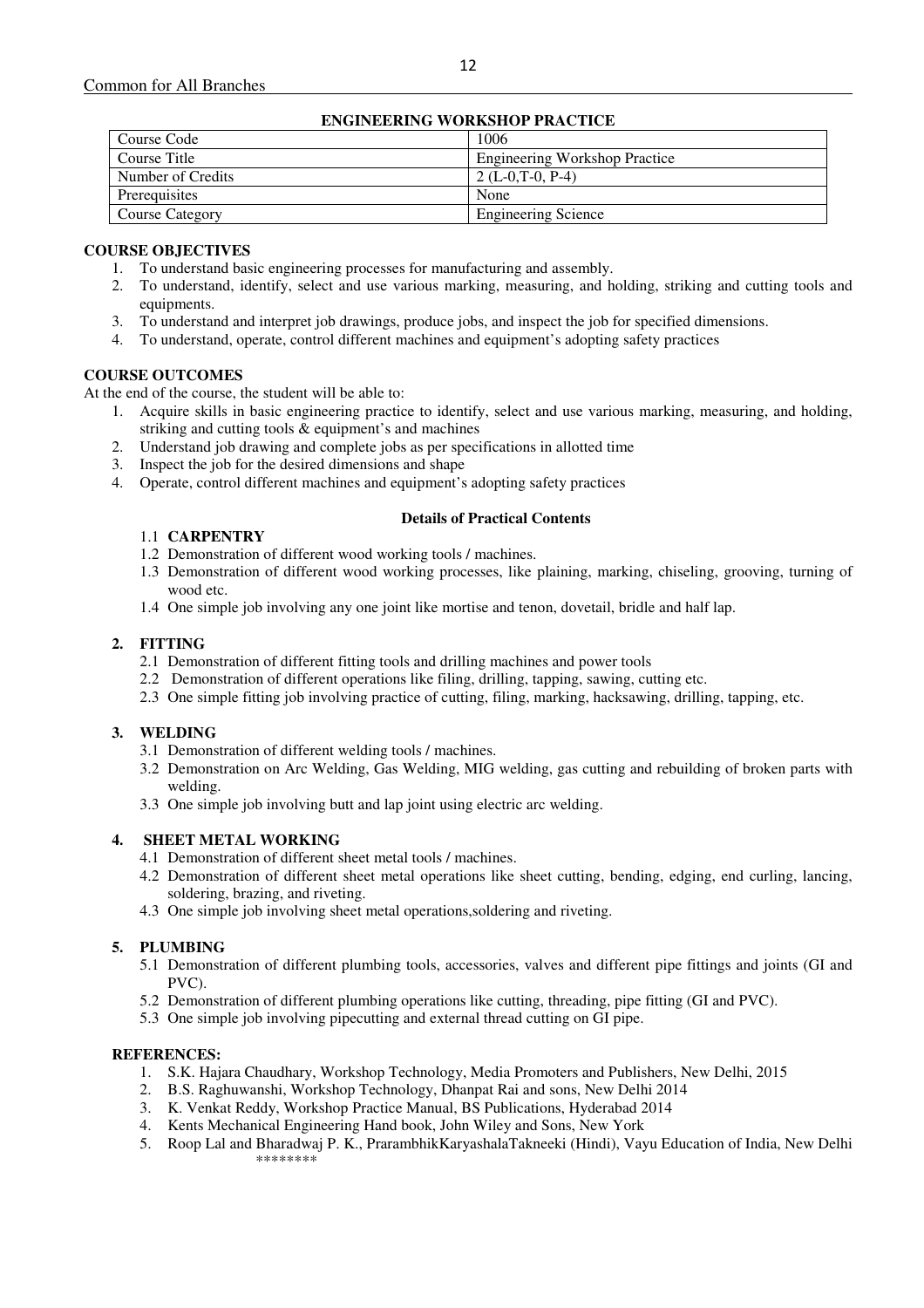| Course Code            | 1007                  |
|------------------------|-----------------------|
| Course Title           | Applied Physics-I Lab |
| Number of Credits      | $1(L-0,T-0, P-2)$     |
| Prerequisites          | None                  |
| <b>Course Category</b> | <b>Basic Science</b>  |

## **APPLIED PHYSICS-I LAB**

## **COURSE OBJECTIVES**

Study of Applied Physics aims to give an understanding of physical world by observations and predictions. Concrete use of physical principles and analysis in various fields of engineering and technology is very prominence. The course aims to supplement the factual knowledge gained in the lecture by first hand manipulation of apparatus. This will develop scientific temper and help to apply the basic concepts and principles in solving engineering and technology based problems. In addition, students get necessary confidence in handling equipment and thus learn various skills in measurement.

#### **COURSE OUTCOMES**

After undergoing this lab work, the student will be able to:

- 1. Select right kind of measuring tools (Meter scale, Vernier caliper, Screw gauge, Spherometer etc.) for determining dimensions of physical quantities and make measurements with accuracy and precision.
- 2. Differentiate various shapes and determine dimensions of plane, curved and regular surfaces/bodies. Apply and Verify laws of forces and determine resultant force acting on a body.
- 3. Appreciate role of friction and measure co-efficient of friction between different surfaces.
- 4. Describe and verify Hook's law and determine force constant of spring body.
- 5. Identify various forms of energy and verify law of conservation of energy.
- 6. Understand rotational motion and determine M.I. of a rotating body (flywheel)
- 7. Understand Stoke's law for viscous liquids and determine viscosity of a given liquid.
- 8. Understand use of thermometers to measure temperature under different conditions and different scales of temperature measurements.

#### **LIST OF PRACTICALS/ACTIVITIES**(Minimum 8 practicals must be performed)

- 1. To measure length, radius of a given cylinder, a test tube and a beaker using a Vernier caliper and find volume of each object.
- 2. To determine diameter of a wire, a solid ball and thickness of cardboard using a screw gauge.
- 3. To determine radius of curvature of a convex and a concave mirror/surface using a Spherometer.
- 4. To verify triangle and parallelogram law of forces.
- 5. To find the co-efficient of friction between wood and glass using a horizontal board.
- 6. To determine force constant of a spring using Hook's Law.
- 7. To verify law of conservation of mechanical energy (PE to KE).
- 8. To find the viscosity of a given liquid (Glycerin) by Stoke's law.
- 9. To measure room temperature and temperature of a hot bath using mercury thermometer and convert it into different scales.
- 10. To verify Newton's law of cooling.

#### **SUGGESTED STUDENT ACTIVITES & STRATEGIES**

Apart from classroom and laboratory learning following are the suggested student related activities which can be undertaken to accelerate the attainment of various outcomes of the course

1. Survey of different physical products and comparison on the basis of the following points

- 1.1. Measurements of dimensions
- 1.2. Properties
- 1.3. Applications
- 2. Library survey regarding engineering materials/products used in different industries

3. Seminar on any relevant topic.

Teachers should use the following strategies to achieve the various outcomes of the course.

- 1. Different methods of teaching and media to be used to attain classroom attention.
- 2. Massive open online courses (MOOCs) may be used to teach various topics/sub topics.
- 3. 15-20% of the topics which are relatively simpler of descriptive in nature should be given to the students for selflearning and assess the development of competency through classroom presentations.
- 4. Micro-projects may be given to group of students for hand-on experiences.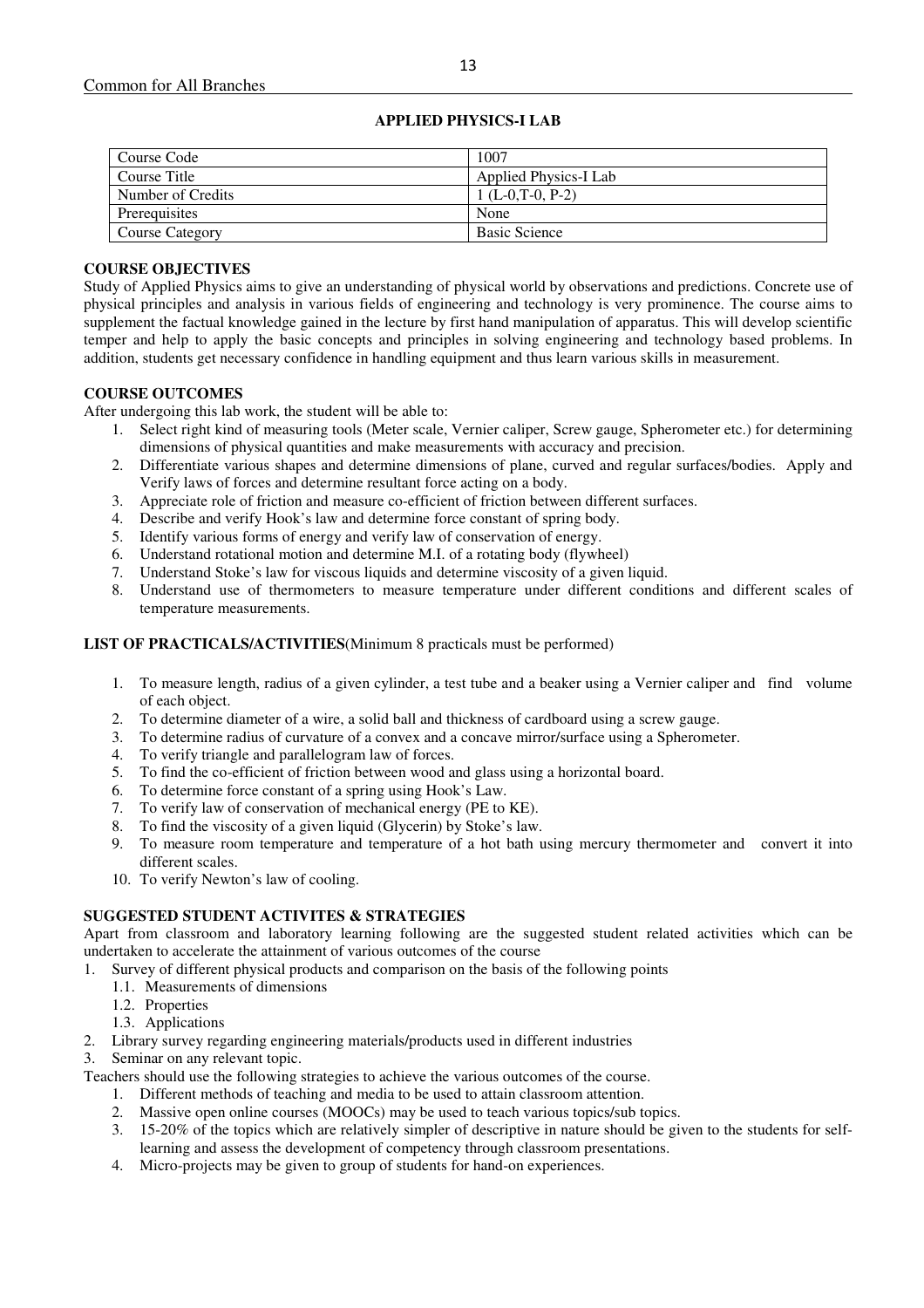## **REFERENCES:**

- 1. Text Book of Physics for Class XI& XII (Part-I, Part-II); N.C.E.R.T., Delhi
- 2. Comprehensive Practical Physics, Vol, I & II, JN Jaiswal, Laxmi Publications (P)Ltd.,
- 3. Practical Physics by C. L. Arora, S. Chand Publication.
- 4. e-books/e-tools/ learning physics software/YouTube videos/websites etc.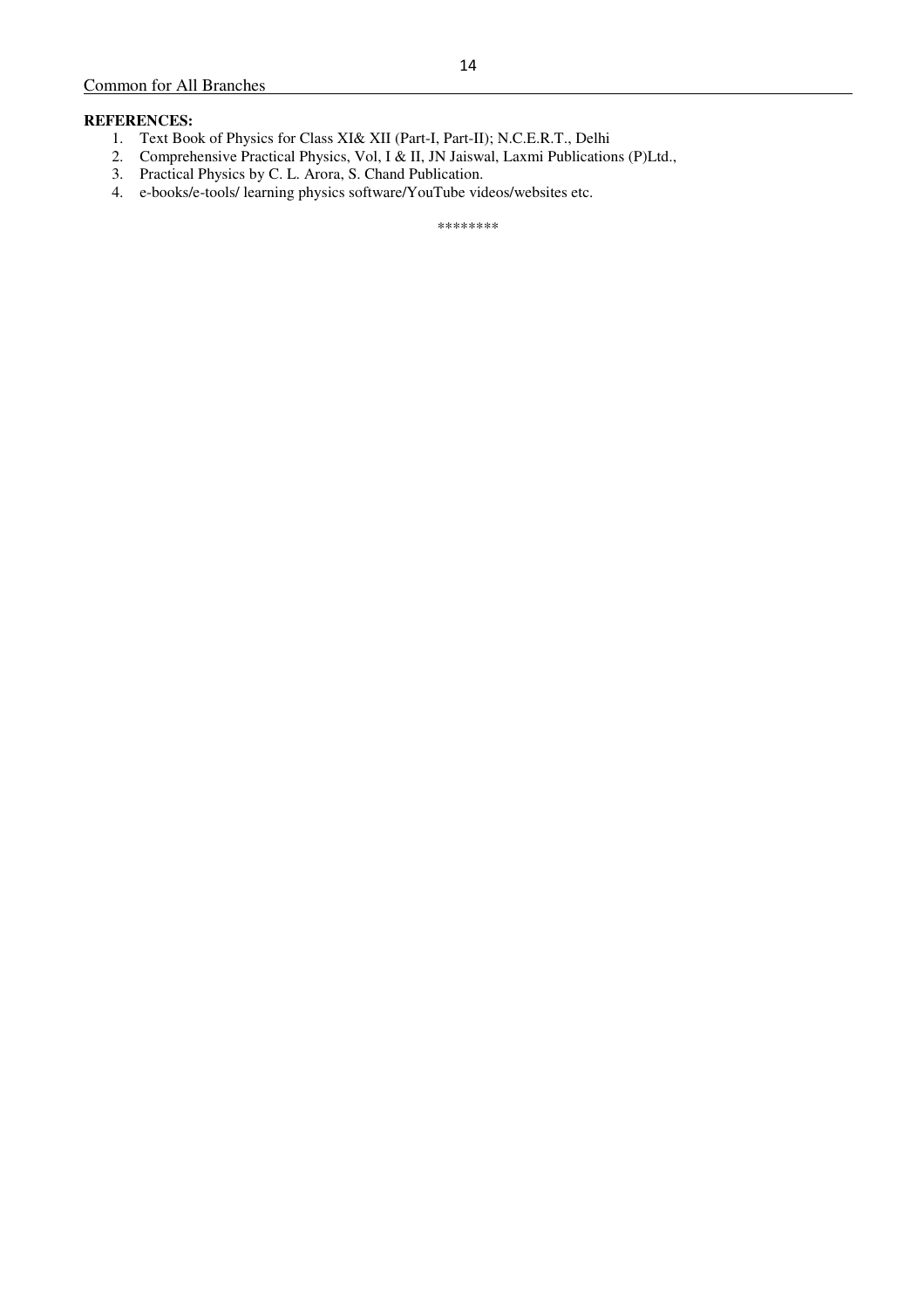| APPLIED CHEMISTRY LAB  |                       |  |  |
|------------------------|-----------------------|--|--|
| Course Code            | 1008                  |  |  |
| Course Title           | Applied Chemistry Lab |  |  |
| Number of Credits      | $1(L-0,T-0, P-2)$     |  |  |
| Prerequisites          | None                  |  |  |
| <b>Course Category</b> | <b>Basic Science</b>  |  |  |

## **APPLIED CHEMISTRY LAB**

#### **COURSE OBJECTIVES**

There are numerous number of materials used in fabricating and manufacturing devices for the comfort of life. The selection, characterization and suitability assessment of natural raw materials essentially requires principles and concepts of Applied Chemistry for technicians. The course aims to supplement the factual knowledge gained in the lectures by first hand manipulation of processes and apparatus. This will develop scientific temper and help to apply the basic concepts and principles in solving engineering problems.

## **COURSE OUTCOMES**

At the end of the course student will be able to

- 1. To express quantitative measurements accurately.
- 2. To practice and adapt good measuring techniques.
- 3. To use various apparatus for precise measurements.
- 4. To understand and differentiate different methods of quantitative analysis.
- 5. To know and understand principles of quantitative analysis using instruments.
- 6. To construct different electrochemical cells used in developing batteries.
- 7. To understand and appreciate methods of corrosion abetments.

**LIST OF PRACTICALS/ACTIVITIES** (Minimum 10 practicals must be performed)

Perform any 10 (ten) Laboratory Practical's.

#### **VOLUMETRIC AND GRAVIMETRIC ANALYSIS:**

- 1. Identification of Acid and Basic Radicals in a salt.
- 2. Preparation of standard solution of oxalic acid or potassium permanganate.
- 3. To determine strength of given sodium hydroxide solution by titrating against standard oxalic acid solution using phenolphthalein indicator.
- 4. To determine the strength of Ferrous Sulphate using standard Ferrous Ammonium Sulphate and Potassium Dichromate as intermediate solution.
- 5. To determine ofstrength of Hydrochloric acid solution by titrating against sodium hydroxide using methyl orange indicator.
- 6. Volumetric estimation of total acid number (TAN) of given oil.
- 7. Volumetric estimation of a) Total hardness of given water sample using standard EDTA solution.
	- b) Alkalinity of given water sample using 0.01M sulphuric acid
- 8. Proximate analysis of coal
	- a) Gravimetric estimation moisture in given coal sample
	- b) Gravimetric estimation ash in given coal sample

#### **INSTRUMENTAL ANALYSIS**

- 9. Determine the conductivity of given water sample.
- 10. Determination of the Iron content in given cement sample using colorimeter.
- 11. Determination of calorific value of solid or liquid fuel using bomb calorimeter.
- 12. Determination of viscosity of lubricating oil using Redwood viscometer.
- 13. Determination of flash and fire point of lubricating oil using Able's flash point apparatus.
- 14. To verify the first law of electrolysis of copper sulphate using copper electrode.
- 15. Construction and measurement of emf of electrochemical cell (Daniel cell).
- 16. Determination of PH values of given samples using digital PH meter.
- 17. Determination of melting point and boiling point of compounds using Thiele tube method.

#### **Teachers should use the following strategies to achieve the various outcomes of the course.**

- 1. Different methods of teaching and media to be used to attain classroom attention.
- 2. Massive open online courses (MOOCs) may be used to teach various topics/sub topics.
- 3. 15-20% of the topics which are relatively simpler of descriptive in nature should be given to the students for selflearning and assess the development of competency through classroom presentations.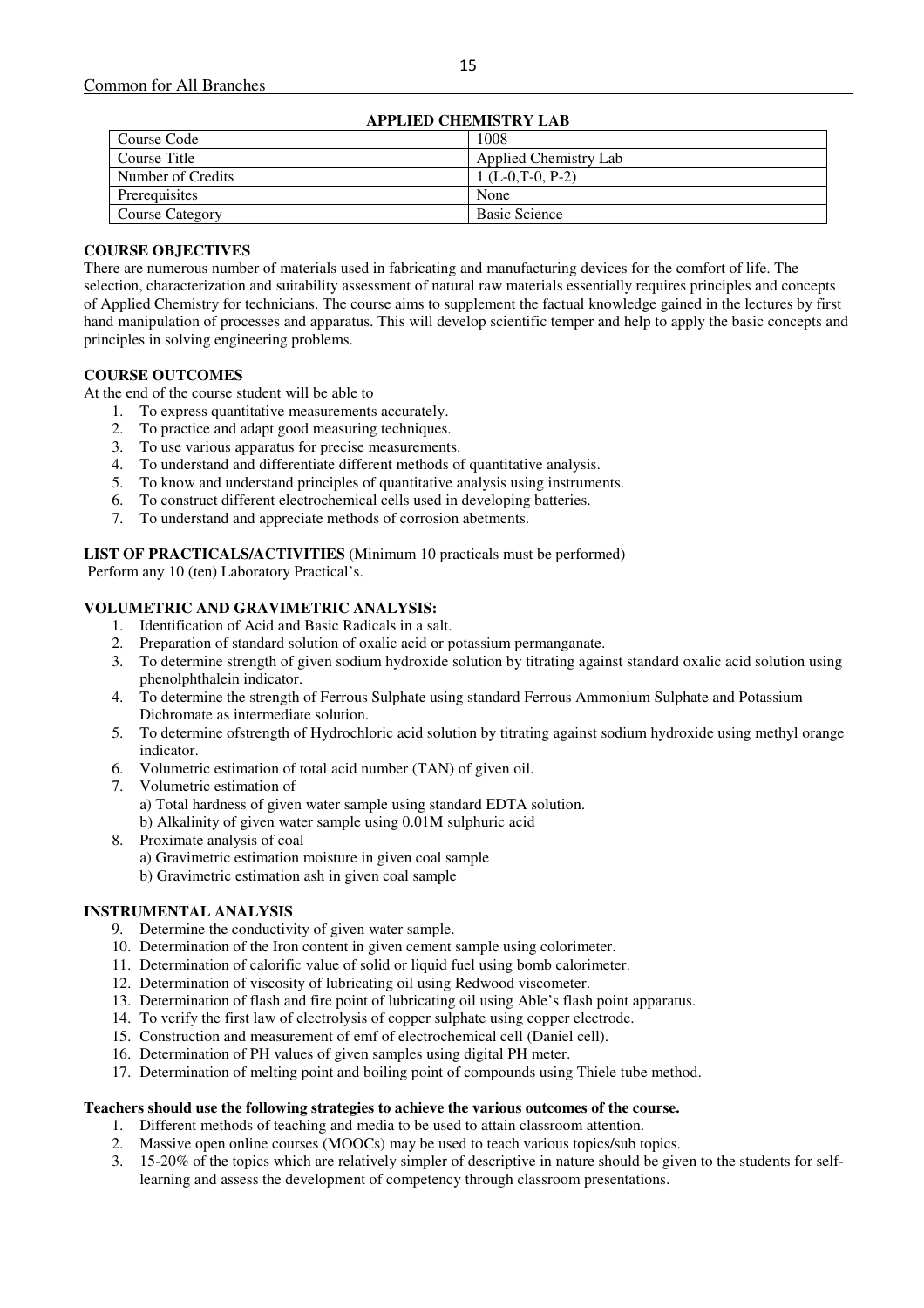5. Encouraging students to visit to sites such as Railway station and research establishment around the institution.

## **REFERENCE BOOKS**

- 1. Text Book of Chemistry for Class XI & XII (Part-I, Part-II); N.C.E.R.T., Delhi, 2017-18.
- 2. Dr.G.H.Hugar and Prof A. N. Pathak, Applied Chemistry Laboratory Practices, Vol. I and Vol. II, NITTTR, Chandigarh, Publications, 2013-14.
- 3. Agnihotri, Rajesh, Chemistry for Engineers, Wiley India Pvt.Ltd. 2014.
- 4. Jain & Jain, Engineering Chemistry, Dhanpat Rai and Sons; New Delhi, 2015.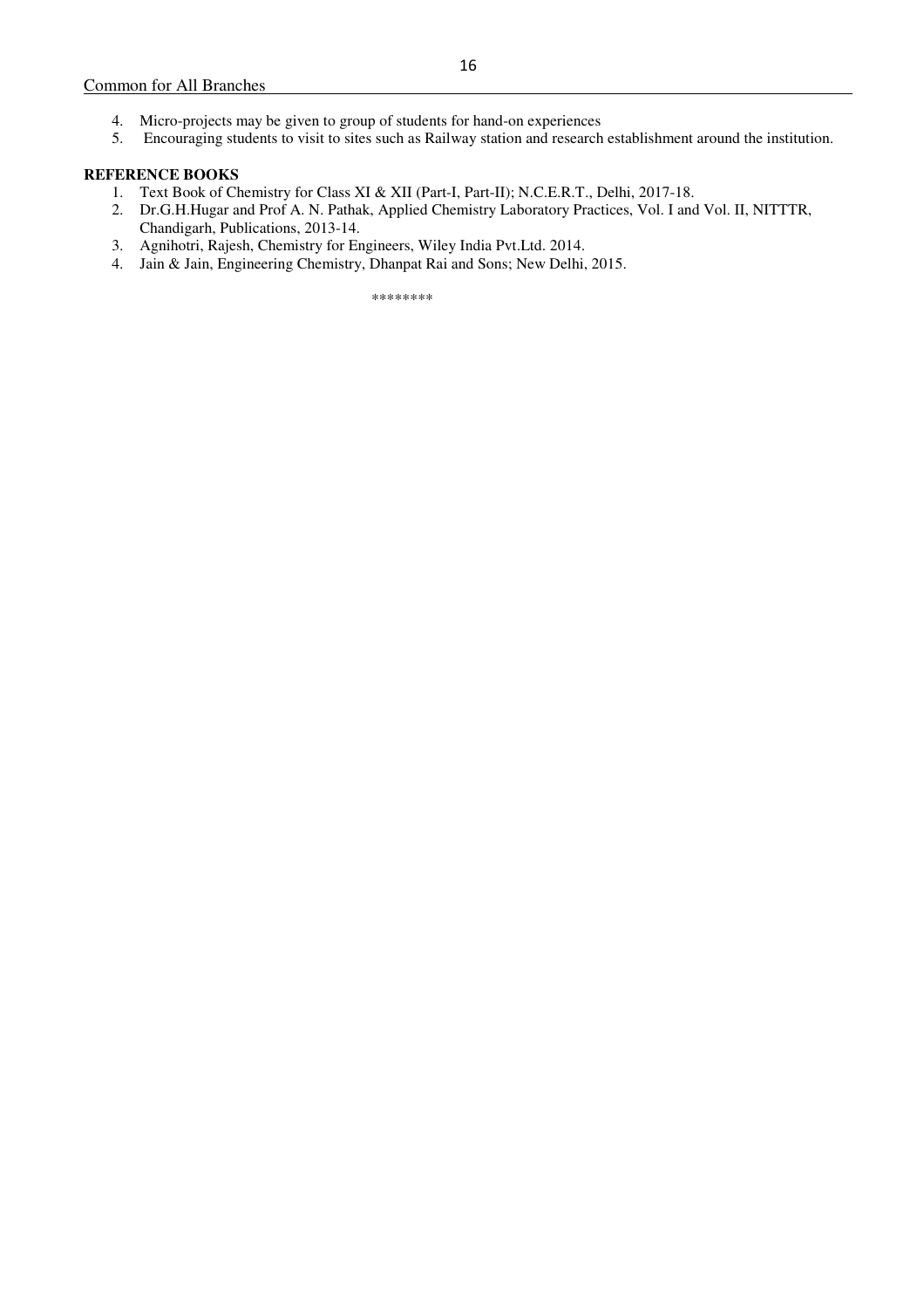| COMMUNICATION SKILLS IN ENGLISH - LAB |                                       |
|---------------------------------------|---------------------------------------|
| Course Code                           | 1009                                  |
| Course Title                          | Communication Skills in English – Lab |
| Number of Credits                     | 1 (L-0,T-0, P-2)                      |
| Prerequisites                         | None                                  |
| Course Category                       | Humanities & Science                  |

## **COMMUNICATION SKILLS IN ENGLISH - LAB**

## **COURSE OBJECTIVES**

Communication skills play an important role in career development. This lab course aims at actively involving students in various activities to improve their communication skills with an emphasis on developing personality of the students. Thus, the objectives of this course are:

- 1. To develop listening skills for enhancing communication.
- 2. To develop speaking skills with a focus on correct pronunciation and fluency.
- 3. To introduce the need for personality development- focus will be on developing certain qualities which willaid students in handling personal and career challenges, leadership skills etc. for that purpose groupdiscussion, extempore and other activities should be conducted during lab classes.

## **COURSE OUTCOMES**

At the end of this course the students will be able

- 1. To communicate effectively with an increase in their confidence to read, write and speak English fluently.
- 2. They will also demonstrate a significant increase in word power.
- 3. The variety of exercises and activities that will be conducted in the Language Lab will develop their skills needed to participate in a conversation like listening carefully and respectfully to others' viewpoints; articulating their own ideas and questions clearly and over all students will be able to prepare, organize, and deliver an engaging oral presentation.
- 4. They will also develop non-verbal communication such as proper use of body language and gestures.

#### **COURSE CONTENTS**

#### **1. LISTENING SKILLS**

- 1.1 Listening Process and Practice
- 1.2 Listening to Recorded Lectures / Dialogues / Poems / Interviews and Speeches etc.

#### **2. INTRODUCTION TO PHONETICS**

- 2.1 Sounds: Consonants, Vowels (Monophthongs and Diphthongs)
- 2.2 Transcription of Words (IPA), Syllable Division and Word Stress

#### **3. SPEAKING SKILLS**

- 3.1 Formal Speech and Public Speaking
- 3.2 Presentation Skills
- 3.3 Conversation Practices in various situations such as asking address, enquiries and at places such as retail shop, service centre, bank, customer care, etc. (role-play based)

## **4. PROFESSIONAL SKILLS**

- 4.1 Group Discussion
	- 4.2 Telephonic Conversation and Video Conferencing
	- 4.3 Mock Interview
	- 4.4 Personal Grooming (manners and etiquettes, appearance, hygiene, gestures, postures etc.)

#### **5. BUILDING VOCABULARY**

- 5.1 Word-formation
- 5.2 Phrasal Verbs, Foreign Phrases, Idioms and Phrases
- 5.3 Word Games such as crosswords, scrabble, quiz, spell-it etc. (to enhance self-expression and vocabulary of participants)

#### **RECOMMENDED READINGS**

- 1. Daniel Jones. The Pronunciation of English. Cambridge: Cambridge University Press, 1956.
- 2. James Hartman& et al. Ed. English Pronouncing Dictionary. Cambridge: Cambridge University
- 3. 3. Kulbhushan Kumar, Effective Communication Skills, Khanna Publishing House, New Delhi (Revised Ed. 2018)
- 4. J.D.O'Connor. Better English Pronunciation. Cambridge: Cambridge University Press, 1980.
- 5. Lindley Murray. An English Grammar: Comprehending Principles and Rules. London: Wilson and Sons, 1908.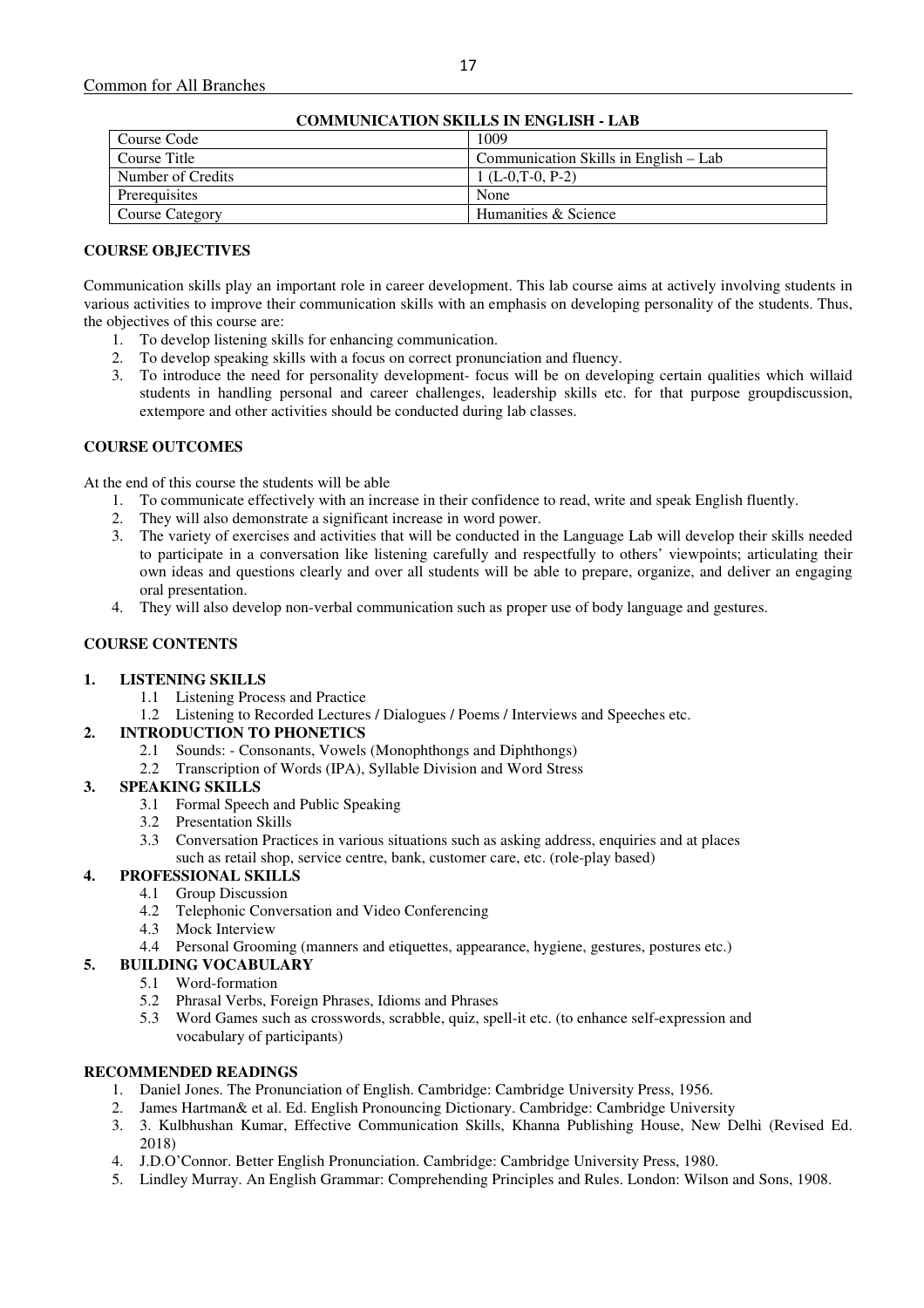- 6. Margaret M. Maison. Examine your English. Orient Longman: New Delhi, 1964.
- 7. J.Sethi& et al. A Practice Course in English Pronunciation. New Delhi: Prentice Hall, 2004.
- 8. Pfeiffer, William Sanborn and T.V.S Padmaja. Technical Communication: A Practical Approach. 6th ed. Delhi: Pearson, 2007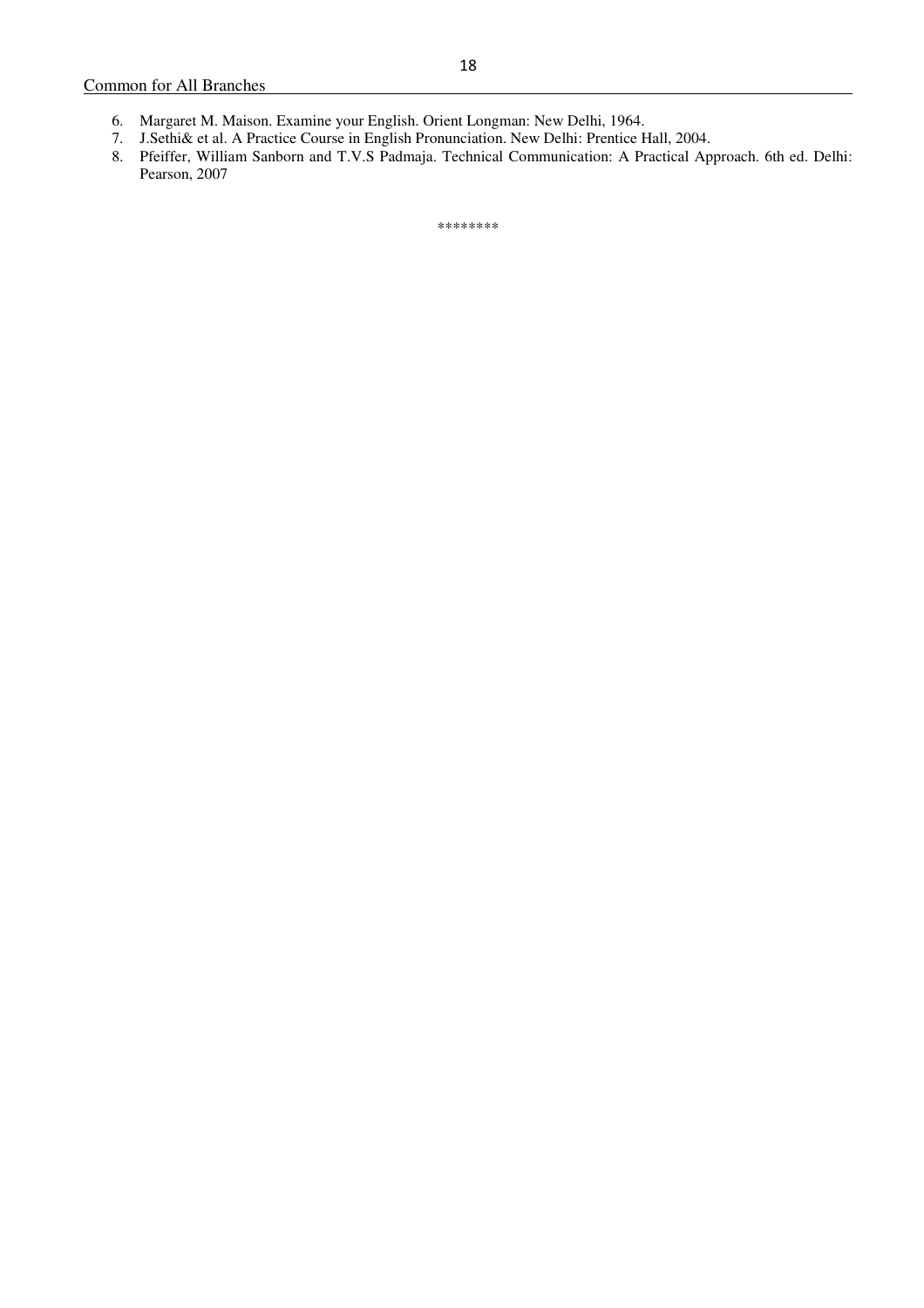| SPORTS AND YOGA   |                      |
|-------------------|----------------------|
| Course Code       | 1010                 |
| Course Title      | Sports & Yoga        |
| Number of Credits | $1(L-0,T-0, P-2)$    |
| Prerequisites     | None                 |
| Course Category   | Humanities & Science |
|                   |                      |

## **SPORTS AND YOGA**

## **COURSE OBJECTIVES**

- 1. To make the students understand the importance of sound health and fitness principles as they relate to better health.
- 2. To expose the students to a variety of physical and yogic activities aimed at stimulating their continued inquiry about Yoga, physical education, health and fitness.
- 3. To create a safe, progressive, methodical and efficient activity based plan to enhance improvement and minimize risk of injury.
- 4. To develop among students an appreciation of physical activity as a lifetime pursuit and a means to better health.

## **COURSE OUTCOMES**

On successful completion of the course the students will be able to:

- 1. Practice Physical activities and Hatha Yoga focusing on yoga for strength, flexibility, and relaxation.
- 2. Learn techniques for increasing concentration and decreasing anxiety which leads to stronger academic performance.
- 3. Learn breathing exercises and healthy fitness activities
- 4. Understand basic skills associated with yoga and physical activities including strength and flexibility, balance and coordination.
- 5. Perform yoga movements in various combination and forms.
- 6. Assess current personal fitness levels.
- 7. Identify opportunities for participation in yoga and sports activities.
- 8. Develop understanding of health-related fitness components: cardio respiratory endurance, flexibility and body composition etc.
- 9. Improve personal fitness through participation in sports and yogic activities.
- 10. Develop understanding of psychological problems associated with the age and lifestyle.
- 11. Demonstrate an understanding of sound nutritional practices as related to health and physical performance.
- 12. Assess yoga activities in terms of fitness value.
- 13. Identify and apply injury prevention principles related to yoga and physical fitness activities.
- 14. Understand and correctly apply biomechanical and physiological principles elated to exercise and training.

## **COURSE CONTENT:**

#### **UNIT-I**

## **1. INTRODUCTION TO PHYSICAL EDUCATION**

1.1 Meaning & definition of Physical Education

#### 1.2 Aims & Objectives of Physical Education

## **2. YOGA**

- 2.1 Meaning & Importance of Yoga
- 2.2 Elements of Yoga
- 2.3 Introduction Asanas, Pranayama, Meditation & Yogic Kriyas
- 2.4 Yoga for concentration & related Asanas (Sukhasana; Tadasana; Padmasana&Shashankasana)

## **UNIT-II**

## 3. **OLYMPIC MOVEMENT**

3.1 Olympic Symbols, Ideals, Objectives & Values

 3.2 Awards and Honours in the field of Sports in India (Dronacharya Award, Arjuna Award, Dhayanchand Award, Rajiv Gandhi Khel Ratna Award etc.)

## 4. **PHYSICAL FITNESS, WELLNESS & LIFESTYLE**

- 4.1 Meaning & Importance of Physical Fitness & Wellness
- 4.2 Components of Physical fitness & wellness
- 4.3 Concept of Positive Lifestyle